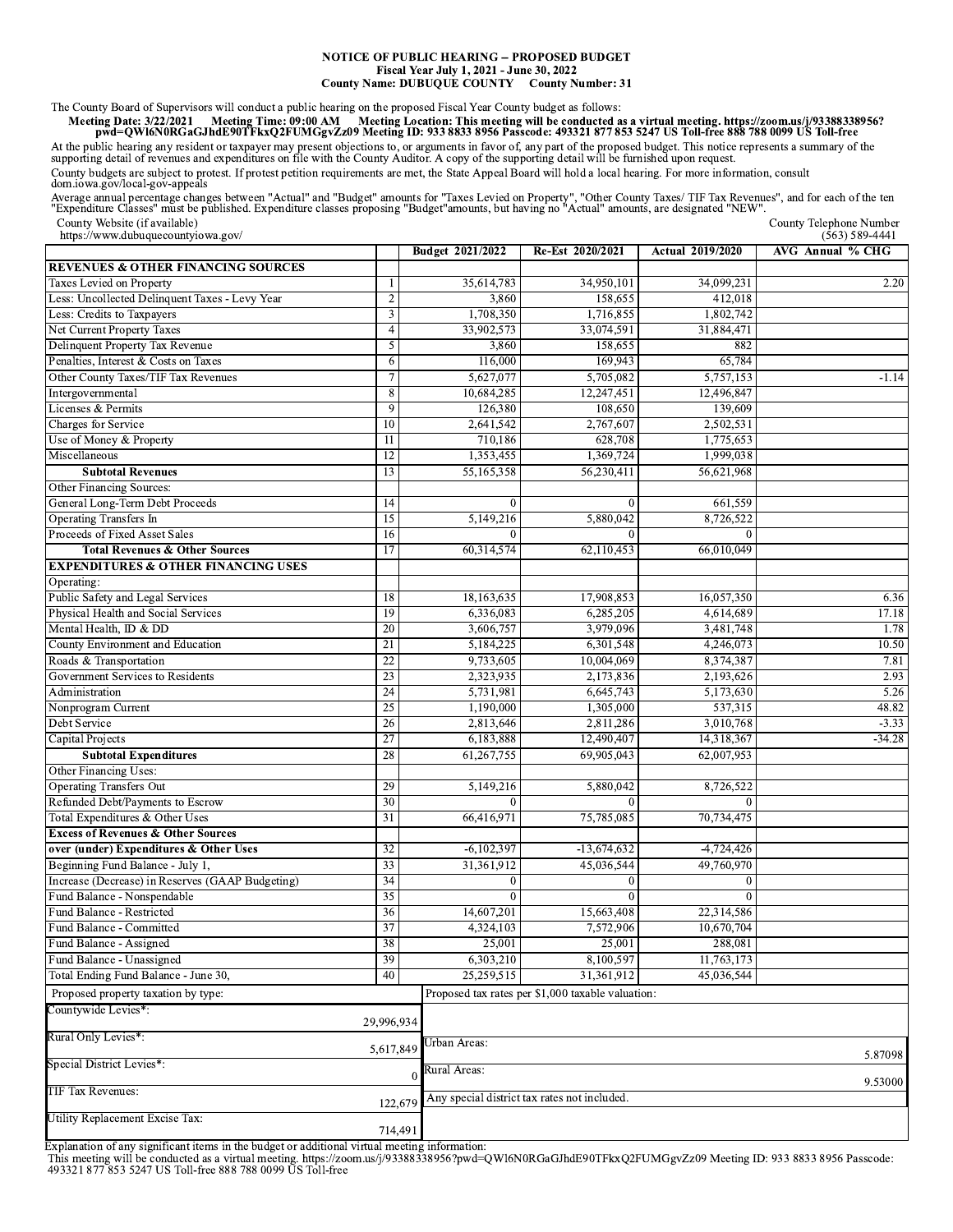## NOTICE OF PUBLIC HEARING -PROPOSED PROPERTY TAX LEVY Fiscal Year July 1, 2021 - June 30, 2022 **County Name: DUBUQUE COUNTY County Number: 31**

The County Board of Supervisors will conduct a public hearing on the proposed Fiscal Year County budget as follows:<br>Meeting Date: 3/8/2021 Meeting Time: 09:00 AM Meeting Location: This meeting will be conducted as a virtua Contact Person: Stella Runde Contact Phone Number: (563) 589-4441

At the public hearing any resident or taxpayer may present objections to, or arguments in favor of the proposed tax levy. After adoption of the proposed tax levy, the Board will publish notice and hold a hearing on the pro County Telephone Number

County Website (if available)

| https://www.dubuquecountyiowa.gov/           |    |                                                                         |                                                                               |                                                                                      | $(563) 589 - 4441$                      |
|----------------------------------------------|----|-------------------------------------------------------------------------|-------------------------------------------------------------------------------|--------------------------------------------------------------------------------------|-----------------------------------------|
|                                              |    | <b>Current Year</b><br>Certified<br><b>Property Tax</b><br>FY 2020/2021 | <b>Budget Year</b><br><b>Effective</b><br><b>Property Tax</b><br>FY 2021/2022 | <b>Budget Year</b><br><b>Proposed Maximum</b><br><b>Property Tax</b><br>FY 2021/2022 | <b>Proposed</b><br>Percentage<br>Change |
| Taxable Valuations-General Services          |    | 5,042,303,579                                                           | 5,178,133,985                                                                 | 5,178,133,985                                                                        |                                         |
| Requested Tax Dollars-General Basic          |    | 17,648,063                                                              |                                                                               | 18,123,469                                                                           |                                         |
| Requested Tax Dollars-General Supplemental   |    | 7,351,830                                                               |                                                                               | 7.596.892                                                                            |                                         |
| Requested Tax Dollars-General Services Total |    | 24,999,893                                                              | 24,999,893                                                                    | 25,720,361                                                                           | 2.88                                    |
| <b>Estimated Tax Rate-General Services</b>   |    | 4.95803                                                                 | 4.82797                                                                       | 4.96711                                                                              |                                         |
| Taxable Valuations-Rural Services            |    | 1,518,272,774                                                           | 1,563,783,779                                                                 | 1,563,783,779                                                                        |                                         |
| Requested Tax Dollars-Rural Basic            |    | 5,555,390                                                               |                                                                               | 5,721,916                                                                            |                                         |
| Requested Tax Dollars-Rural Supplemental     | 8  |                                                                         |                                                                               |                                                                                      |                                         |
| Requested Tax Dollars-Rural Services Total   | Q  | 5,555,390                                                               | 5,555,390                                                                     | 5,721,916                                                                            | 3.00                                    |
| <b>Estimated Tax Rate-Rural Services</b>     | 10 | 3.65902                                                                 | 3.55253                                                                       | 3.65902                                                                              |                                         |

Explanation of increases in the budget:

Explanation of increases in the butter of Requested Tax Dollars-General Services Total is 2.88%, because Dubuque County experienced growth in taxable valuations for the FY22<br>The proposed percentage change of Requested Tax<br> If applicable, the above notice is also available online at:

https://www.dubuquecountyiowa.gov/427/Budget

The above tax rates do not include county voted levies, mental health and disabilities services levy, debt service levy and the rates of other local jurisdictions.<br>Regarding proposed maximum dollars, the Board of Superviso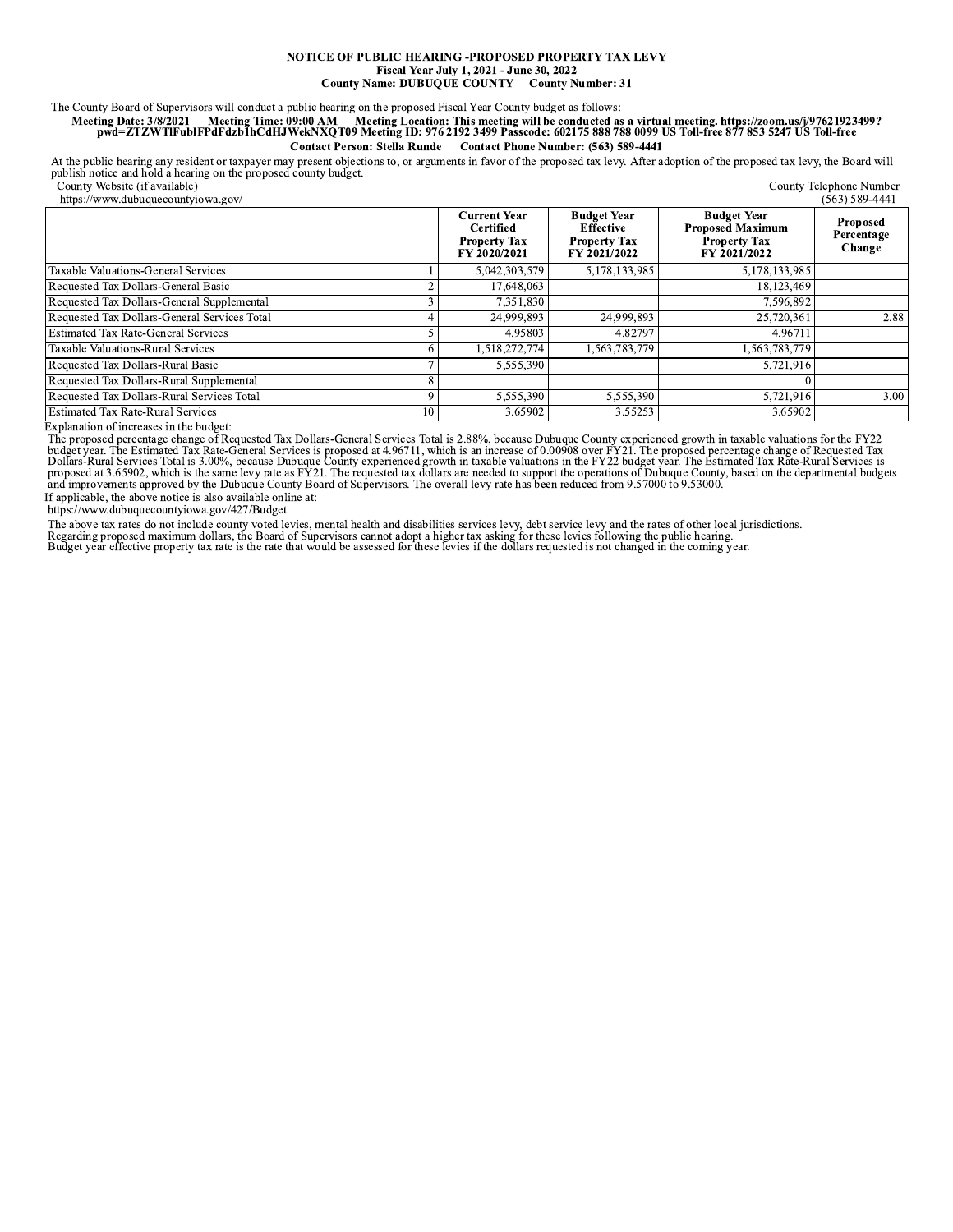## **BUDGET SUMMARY**

| <b>REVENUES &amp; OTHER FINANCING SOURCES</b>                                           |                 | General      | <b>Special</b><br>Revenue | <b>TOTALS Budget</b><br>2021/2022<br><b>Capital Projects</b> | Debt<br><b>Service</b> | Permanent      | <b>TOTALS Budget</b><br>2021/2022 | <b>TOTALS Re-Est</b><br>2020/2021 | <b>TOTALS Actual</b><br>2019/2020 |
|-----------------------------------------------------------------------------------------|-----------------|--------------|---------------------------|--------------------------------------------------------------|------------------------|----------------|-----------------------------------|-----------------------------------|-----------------------------------|
| Taxes Levied on Property                                                                |                 | 25,203,894   | 8,297,866                 |                                                              | 2,113,023              |                | 35,614,783                        | 34,950,101                        | 34,099,231<br>-1                  |
| Less: Uncollected Delinquent Taxes - Levy Year                                          | $\mathcal{D}$   | 2,500        | 1.200                     |                                                              | 160                    |                | 3.860                             | 158.655                           | $\overline{2}$<br>412,018         |
| Less: Credits to Taxpayers                                                              | 3               | 1,248,300    | 351,800                   |                                                              | 108,250                |                | 1,708,350                         | 1,716,855                         | 1,802,742<br>3                    |
| Net Current Property Taxes                                                              | $\overline{4}$  | 23,953,094   | 7,944,866                 |                                                              | 2,004,613              |                | 33,902,573                        | 33,074,591                        | 31,884,471<br>$\overline{4}$      |
| Delinquent Property Tax Revenue                                                         | 5               | 2,500        | 1,200                     |                                                              | 160                    |                | 3,860                             | 158,655                           | 882<br>-5                         |
| Penalties, Interest & Costs on Taxes                                                    | 6               | 116,000      |                           |                                                              |                        |                | 116,000                           | 169.943                           | 65,784                            |
| Other County Taxes/TIF Tax Revenues                                                     |                 | 1,139,467    | 296,664                   | 4,149,007                                                    | 41,939                 |                | 5,627,077                         | 5,705,082                         | 5,757,153<br>$\overline{7}$       |
| Intergovernmental                                                                       | 8               | 3,400,331    | 7,125,354                 | 3,600                                                        | 155,000                | $\overline{0}$ | 10,684,285                        | 12,247,451                        | 12,496,847<br>8                   |
| Licenses & Permits                                                                      | $\overline{Q}$  | 71,380       | 55,000                    | $\Omega$                                                     | $\Omega$               | $\theta$       | 126,380                           | 108,650                           | 139,609<br>$\overline{Q}$         |
| Charges for Service                                                                     | 10              | 2,592,542    | 49,000                    | $\Omega$                                                     | $\theta$               | $\theta$       | 2,641,542                         | 2,767,607                         | 2,502,531 10                      |
| Use of Money & Property                                                                 | 11              | 664,376      | 38,310                    | 7,500                                                        | $\Omega$               | $\Omega$       | 710,186                           | 628,708                           | 1,775,653<br>11                   |
| Miscellaneous                                                                           | 12              | 576,846      | 113,000                   |                                                              | 663,609                | $\Omega$       | 1,353,455                         | 1,369,724                         | 1,999,038 12                      |
| <b>Subtotal Revenues</b>                                                                | 13              | 32,516,536   | 15,623,394                | 4,160,107                                                    | 2,865,321              |                | 55,165,358                        | 56,230,411                        | 56,621,968 13                     |
| Other Financing Sources:                                                                |                 |              |                           |                                                              |                        |                |                                   |                                   |                                   |
| General Long-Term Debt Proceeds                                                         | 14              | $\Omega$     | $\theta$                  |                                                              | $\theta$               | $\overline{0}$ | $\Omega$                          | $\Omega$                          | 661,559 14                        |
| <b>Operating Transfers In</b>                                                           | 15              | 2,000        | 5,047,216                 | 100,000                                                      | $\theta$               | $\theta$       | 5,149,216                         | 5,880,042                         | 15<br>8,726,522                   |
| Proceeds of Fixed Asset Sales                                                           | 16              | $\Omega$     | $\Omega$                  | $\Omega$                                                     | $\Omega$               | $\Omega$       | $\Omega$                          | $\Omega$                          | 0 <sup>16</sup>                   |
| Total Revenues & Other Sources                                                          | 17              | 32,518,536   | 20,670,610                | 4,260,107                                                    | 2,865,321              | $\Omega$       | 60,314,574                        | 62,110,453                        | 66,010,049 17                     |
| <b>EXPENDITURES &amp; OTHER FINANCING USES</b>                                          |                 |              |                           |                                                              |                        |                |                                   |                                   |                                   |
| Operating:                                                                              |                 |              |                           |                                                              |                        |                |                                   |                                   |                                   |
| Public Safety and Legal Services                                                        | 18              | 18,163,635   | $\theta$                  |                                                              |                        | $\theta$       | 18,163,635                        | 17,908,853                        | 16,057,350   18                   |
| Physical Health and Social Services                                                     | 19              | 6,336,083    | $\theta$                  |                                                              |                        | $\theta$       | 6.336.083                         | 6.285.205                         | 4,614,689 19                      |
| Mental Health, ID & DD                                                                  | 20              |              | 3,606,757                 |                                                              |                        | $\theta$       | 3,606,757                         | 3.979.096                         | 3,481,748 20                      |
| County Environment and Education                                                        | 21              | 3,832,091    | 1,352,134                 |                                                              |                        | $\theta$       | 5,184,225                         | 6,301,548                         | 4,246,073 21                      |
| Roads & Transportation                                                                  | $\overline{22}$ |              | 9,733,605                 |                                                              |                        | $\Omega$       | 9,733,605                         | 10,004,069                        | 22<br>8,374,387                   |
| Government Services to Residents                                                        | 23              | 2,323,935    |                           |                                                              |                        | $\Omega$       | 2,323,935                         | 2,173,836                         | 2,193,626 23                      |
| Administration                                                                          | $\overline{24}$ | 5,731,981    | $\theta$                  |                                                              |                        | $\theta$       | 5,731,981                         | 6,645,743                         | 5,173,630 24                      |
| Nonprogram Current                                                                      | $\overline{25}$ | 1,065,000    | 125,000                   |                                                              |                        | $\theta$       | 1,190,000                         | 1,305,000                         | $\overline{537,315}$ 25           |
| Debt Service                                                                            | 26              | $\Omega$     |                           |                                                              | 2,813,646              | $\theta$       | 2,813,646                         | 2,811,286                         | 3,010,768 26                      |
| Capital Projects                                                                        | $\overline{27}$ | 12,000       | 2,627,432                 | 3,544,456                                                    |                        | $\Omega$       | 6.183.888                         | 12,490,407                        | 14,318,367 27                     |
| <b>Subtotal Expenditures</b>                                                            | 28              | 37,464,725   | 17,444,928                | 3,544,456                                                    | 2,813,646              | $\Omega$       | 61,267,755                        | 69,905,043                        | 62,007,953<br>28                  |
| Other Financing Uses:                                                                   |                 |              |                           |                                                              |                        |                |                                   |                                   |                                   |
| <b>Operating Transfers Out</b>                                                          | 29              | 100,000      | 5,047,216                 |                                                              | 2,000                  | $\Omega$       | 5,149,216                         | 5,880,042                         | 8,726,522 29                      |
| Refunded Debt/Payments to Escrow                                                        | $\overline{30}$ | $\theta$     | $\Omega$                  | $\theta$                                                     |                        | $\overline{0}$ | $\Omega$                          | $\Omega$                          | 0 <sup>30</sup>                   |
| Total Expenditures & Other Uses                                                         | $\overline{31}$ | 37,564,725   | 22,492,144                | 3,544,456                                                    | 2,815,646              | $\overline{0}$ | 66,416,971                        | 75,785,085                        | 70,734,475 31                     |
| <b>Excess of Revenues &amp; Other Sources over (under) Expenditures</b><br>& Other Uses | 32              | $-5,046,189$ | $-1,821,534$              | 715.651                                                      | 49.675                 | $\theta$       | $-6,102,397$                      | $-13.674.632$                     | $-4,724,426$ 32                   |
| Beginning Fund Balance - July 1, 2021                                                   | 33              | 15,698,503   | 8,045,656                 | 6,490,041                                                    | 1,127,712              | $\mathbf{0}$   | 31,361,912                        | 45,036,544                        | 49,760,970 33                     |
| Increase (Decrease) in Reserves (GAAP Budgeting)                                        | 34              | $\Omega$     | $\Omega$                  | $\Omega$                                                     | $\Omega$               | $\Omega$       | $\theta$                          | $\Omega$                          | $0\overline{)34}$                 |
| Fund Balance - Nonspendable                                                             | $\overline{35}$ | $\theta$     | $\Omega$                  | $\Omega$                                                     | $\Omega$               | $\theta$       | $\Omega$                          | $\Omega$                          | $0 \overline{35}$                 |
| Fund Balance - Restricted                                                               | $\overline{36}$ | $\Omega$     | 6,224,122                 | 7,205,692                                                    | 1,177,387              | $\Omega$       | 14,607,201                        | 15,663,408                        | 22,314,586 36                     |
| Fund Balance - Committed                                                                | 37              | 4,324,103    | $\overline{0}$            |                                                              |                        | $\Omega$       | 4,324,103                         | 7,572,906                         | 10,670,704 37                     |
| Fund Balance - Assigned                                                                 | 38              | 25,001       | $\Omega$                  |                                                              |                        | $\Omega$       | 25,001                            | 25,001                            | 288,081 38                        |
| Fund Balance - Unassigned                                                               | 39              | 6,303,210    | $\Omega$                  |                                                              |                        | $\Omega$       | 6,303,210                         | 8,100,597                         | 11,763,173 39                     |
| Total Ending Fund Balance - June 30,                                                    | 40              | 10,652,314   | 6.224,122                 |                                                              | 7,205,692 1,177,387    | $\overline{0}$ | 25,259,515                        | 31,361,912                        | 45,036,544 40                     |

Proposed tax rate per \$1,000 valuation for County purposes: 5.87098 urban areas; 9.53 rural areas; Any special district rates excluded.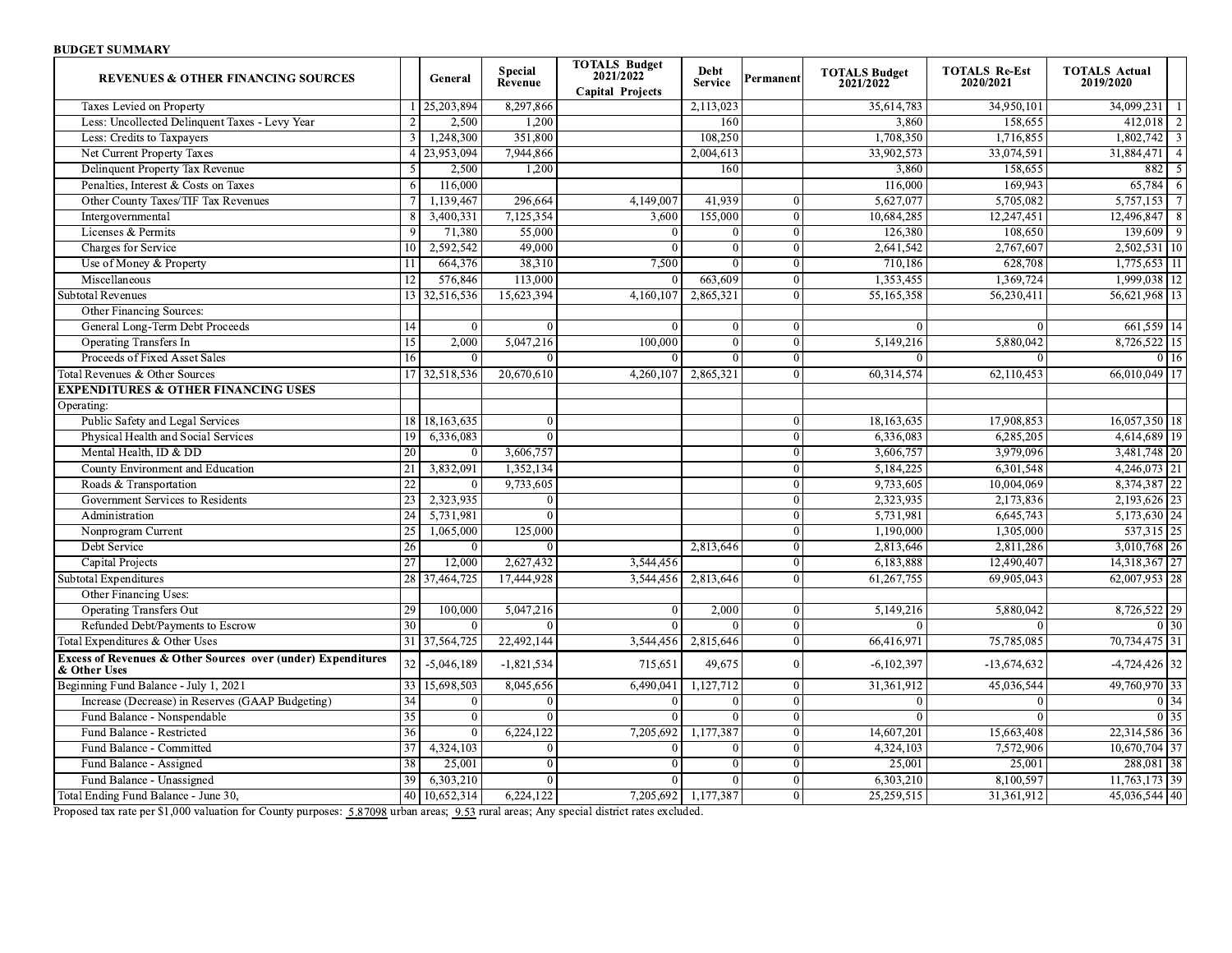## **ADOPTION OF BUDGET & CERTIFICATION OF TAXES** Fiscal Year July 1, 2021 - June 30, 2022

## County Number: 31 County Name: DUBUQUE COUNTY Date Adopted: (entered upon proposal)

At the meeting of the Board of Supervisors of this County, held after the public hearing as required by law, on the date specified above and to the right, the proposed budget for the fiscal year listed above was adopted as

Note: Utility Tax Replacements are estimated by subtracting the amounts produced in Column T from the amounts entered in Column P. The software performs this calculation and places the budget-year estimated Utility Tax Rep

**Budget Basis**  $CA\bar{S}H$ 

County MHDS Fund Levy Dollars (cannot exceed statutory max)

| County TWITDS I and Levy Donals (cannot exected statutory max                 |                      |                                                                  |              |                                                                    |                            |                                                            | 2,734,935                                        |
|-------------------------------------------------------------------------------|----------------------|------------------------------------------------------------------|--------------|--------------------------------------------------------------------|----------------------------|------------------------------------------------------------|--------------------------------------------------|
|                                                                               |                      | UTILITY REPLACEMENT<br><b>AND PROPERTY TAX</b><br><b>DOLLARS</b> |              | <b>VALUATION WITH</b><br><b>GAS &amp; ELEC</b><br><b>UTILITIES</b> | <b>LEVY</b><br><b>RATE</b> | <b>VALUATION</b><br>WITHOUT GAS &<br><b>ELEC UTILITIES</b> | <b>PROPERTY</b><br><b>TAXES</b><br><b>LEVIED</b> |
| A. Countywide Levies:                                                         |                      |                                                                  |              | 5,178,133,985                                                      |                            | 5,074,156,460                                              |                                                  |
| <b>General Basic</b>                                                          | $\overline{2}$       |                                                                  | 18,123,469   |                                                                    | 3.50000                    |                                                            | 17,759,548                                       |
| + Cemetery (Pioneer - 331.424B)                                               | 3                    |                                                                  | $\Omega$     |                                                                    | 0.00000                    |                                                            |                                                  |
| = Total for General Basic                                                     | $\overline{4}$       |                                                                  | 18,123,469   |                                                                    |                            |                                                            | 17,759,548                                       |
| Emerg Mgmt Dollars Included Above in Gen<br>Basic-Info Only for Tax Statement | 5                    |                                                                  | 220,048      |                                                                    |                            |                                                            | 215,652                                          |
| General Supplemental                                                          | 6                    |                                                                  | 7,596,892    |                                                                    | 1.46711                    |                                                            | 7,444,346                                        |
| Emerg Mgmt Dollars Included Above in Gen<br>Supp-Info Only for Tax Statement  | $\overline{7}$       |                                                                  | 69,600       |                                                                    |                            |                                                            | 68,197                                           |
| County MHDS Fund (from certification above)                                   | $\overline{8}$       |                                                                  | 2,734,935    |                                                                    | 0.52817                    |                                                            | 2,680,017                                        |
| Debt Service (from Form 703 col. I Countywide<br>total)                       | $\mathbf Q$          |                                                                  | 2,152,062    | 5,728,207,679 0.37570                                              |                            | 5,624,230,154                                              | 2,113,023                                        |
| Voted Emergency Medical Services<br>(Countywide)                              | 10                   |                                                                  | $\mathbf{0}$ |                                                                    | 0.00000                    |                                                            |                                                  |
| Other                                                                         | 11                   |                                                                  | $\Omega$     |                                                                    | 0.00000                    |                                                            |                                                  |
| <b>Subtotal Countywide (A)</b>                                                | 12                   |                                                                  | 30,607,358   |                                                                    | 5.87098                    |                                                            | 29,996,934                                       |
| <b>B. All Rural Services Only Levies:</b>                                     | 13                   |                                                                  |              | 1,563,783,779                                                      |                            | 1,535,342,568                                              |                                                  |
| <b>Rural Services Basic</b>                                                   | 14                   |                                                                  | 5,721,916    |                                                                    | 3.65902                    |                                                            | 5,617,849                                        |
| Rural Services Supplemental                                                   | 16                   |                                                                  | $\mathbf{0}$ |                                                                    | 0.00000                    |                                                            |                                                  |
| Unified Law Enforcement                                                       | 17                   |                                                                  | $\mathbf{0}$ |                                                                    | 0.00000                    |                                                            | $\Omega$                                         |
| Other                                                                         | 18                   |                                                                  | $\mathbf{0}$ |                                                                    | 0.00000                    |                                                            | $\Omega$                                         |
| Other                                                                         | 19                   |                                                                  | $\theta$     |                                                                    | 0.00000                    |                                                            |                                                  |
| <b>Subtotal All Rural Services Only (B)</b>                                   | 20                   |                                                                  | 5,721,916    |                                                                    | 3.65902                    |                                                            | 5,617,849                                        |
| Subtotal Countywide/All Rural Services $(A + B)$                              | 21                   |                                                                  | 36,329,274   |                                                                    | 9.53000                    |                                                            | 35,614,783                                       |
| <b>C. Special District Levies:</b>                                            |                      |                                                                  |              |                                                                    |                            |                                                            |                                                  |
| Flood & Erosion                                                               | 22                   |                                                                  | $\mathbf{0}$ |                                                                    | 0.00000                    |                                                            | $\bf{0}$                                         |
| Voted Emergency Medical Services (partial<br>county)                          | 23                   |                                                                  | $\theta$     |                                                                    | 0.00000                    |                                                            | 0                                                |
| Other                                                                         | 24                   |                                                                  | $\mathbf{0}$ |                                                                    | 0.00000                    |                                                            | $\theta$                                         |
| Other                                                                         | $\overline{25}$      |                                                                  | $\mathbf{0}$ |                                                                    | 0.00000                    |                                                            | $\mathbf{0}$                                     |
| Other                                                                         | 26                   |                                                                  | $\mathbf{0}$ |                                                                    | 0.00000                    |                                                            | $\mathbf{0}$                                     |
| Township ES Levies (Summary from Form 638-<br>RE)                             | 27                   |                                                                  | $\Omega$     | $\Omega$                                                           |                            | $\Omega$                                                   | $\Omega$                                         |
| <b>Subtotal Special Districts (C)</b>                                         | 28                   |                                                                  | $\Omega$     |                                                                    |                            |                                                            |                                                  |
| GRAND TOTAL $(A + B + C)$                                                     | 29                   |                                                                  | 36,329,274   |                                                                    |                            |                                                            | 35,614,783                                       |
| Compensation Schedule for FY 2021/2022                                        |                      |                                                                  |              |                                                                    |                            |                                                            |                                                  |
| <b>Elected Official</b>                                                       | <b>Annual Salary</b> |                                                                  |              | Number of Official County Newspapers                               |                            |                                                            |                                                  |
| <b>Attorney</b>                                                               |                      | 141.725                                                          |              |                                                                    |                            | <b>Names of Official County Newspapers:</b>                |                                                  |
| Auditor                                                                       |                      | 88,086                                                           |              |                                                                    |                            | 1 Dubuque Telegraph Herald                                 |                                                  |
| Recorder                                                                      |                      | 85,621                                                           |              |                                                                    | 2 Cascade Pioneer          |                                                            |                                                  |
| Treasurer                                                                     |                      | 86,856                                                           |              | 3                                                                  |                            | Dyersville Commercial                                      |                                                  |
| Sheriff                                                                       |                      | 122,699                                                          |              | $\overline{4}$                                                     |                            |                                                            |                                                  |
| <b>Supervisors</b>                                                            |                      | 52,433                                                           |              | 5                                                                  |                            |                                                            |                                                  |
| <b>Supervisor Vice Chair, if different</b>                                    |                      |                                                                  |              | 6                                                                  |                            |                                                            |                                                  |
| <b>Supervisor Chair, if different</b>                                         |                      |                                                                  |              |                                                                    |                            |                                                            |                                                  |

At a lawful meeting of the Board of Supervisors of the County indicated above, on the date indicated, the budget for fiscal year listed above, was adopted as summarized above by resolution. In addition, tax levieswere vote

(Board Chairperson)

(Date)

(County Auditor)

(Date)

**COUNTY AUDITOR'S CERTIFICATION** 

By Electronically Certifying, I certify the budget meets all statutory obligations.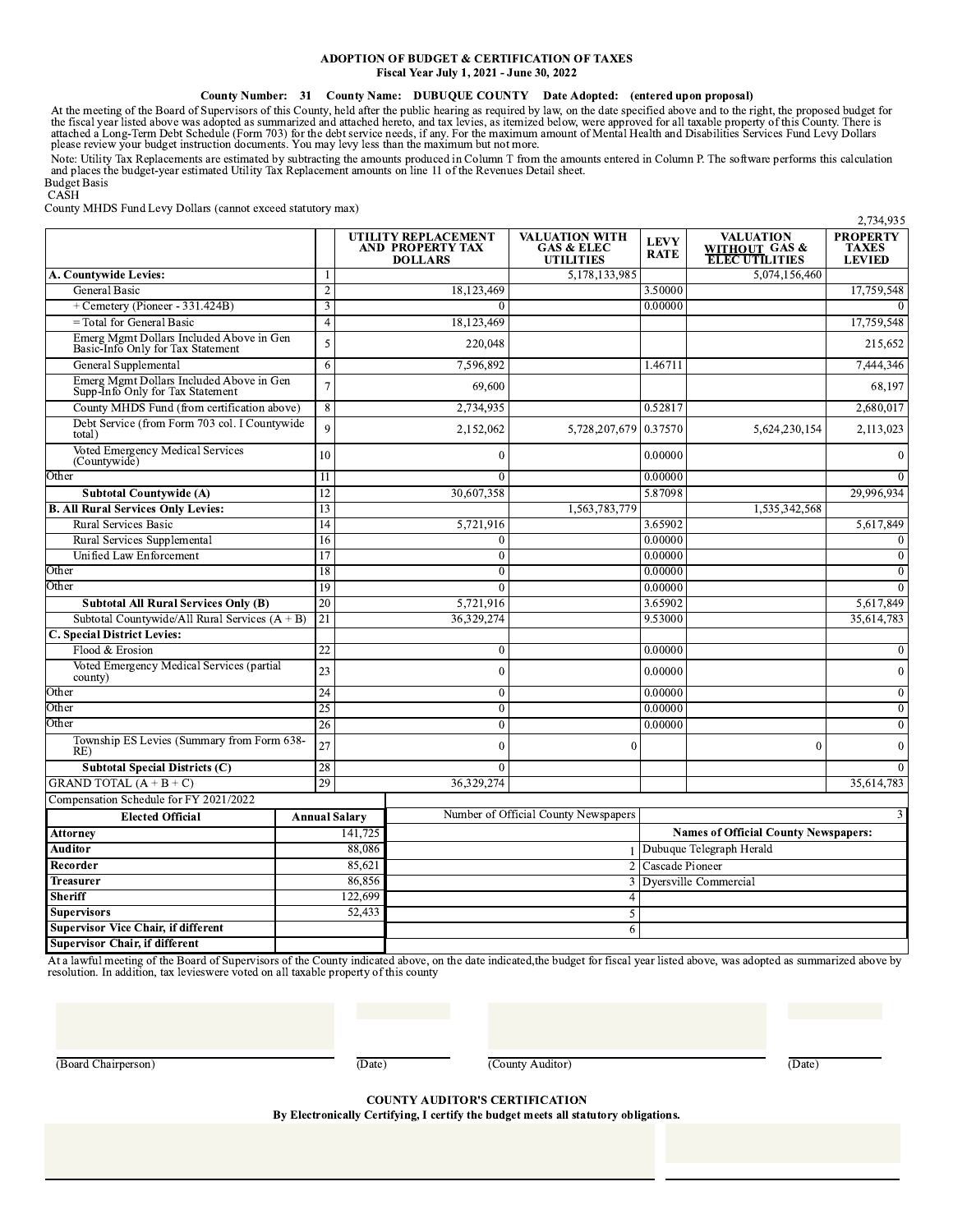**REVENUES DETAIL**<br>County Name: DUBUQUE COUNTY

|                                                          |                |                         | <b>GENERAL FUND</b>     |                  |                            |                                          | <b>SPECIAL REVENUE FUNDS</b>          |                    |                |                                       |                            |                  |                            | <b>TOTALS</b>       |                     |                         |
|----------------------------------------------------------|----------------|-------------------------|-------------------------|------------------|----------------------------|------------------------------------------|---------------------------------------|--------------------|----------------|---------------------------------------|----------------------------|------------------|----------------------------|---------------------|---------------------|-------------------------|
|                                                          |                | General<br><b>Basic</b> | General<br>Supplemental | General<br>Other | County<br><b>MHDS Fund</b> | Rural<br><b>Services</b><br><b>Basic</b> | <b>Rural Services</b><br>Supplemental | Secondary<br>Roads | Other          | <b>All Capital</b><br><b>Projects</b> | All Debt<br><b>Service</b> | All<br>Permanent | <b>Budget</b><br>2021/2022 | Re-Est<br>2020/2021 | Actual<br>2019/2020 |                         |
| <b>TAXED LEVIED ON PROPERTY</b>                          |                | 17,759,548              | 7,444,346               |                  | 2,680,017                  | 5,617,849                                | $\mathbf{0}$                          |                    | $\theta$       |                                       | 2,113,023                  |                  | 35,614,783                 | 34,950,101          | 34,099,231          |                         |
| Less: Uncoll: Del. Taxes Levy Year                       |                | 2,000                   | 500                     |                  | 200                        | 1,000                                    | $\overline{0}$                        |                    | $\theta$       |                                       | 160                        |                  | 3,860                      | 158,655             | 412,018             | 2                       |
| Less: Credits to Taxpayers                               | $\overline{3}$ | 890,000                 | 358,300                 |                  | 126,800                    | 225,000                                  | $\overline{0}$                        |                    | $\theta$       |                                       | 108,250                    |                  | 1,708,350                  | 1,716,855           | 1,802,742           | $\overline{\mathbf{3}}$ |
| 1000 Net Current Property Taxes                          |                | 4 16,867,548            | 7,085,546               |                  | 2,553,017                  | 5,391,849                                | $\overline{0}$                        |                    | $\theta$       |                                       | 2,004,613                  |                  | 33,902,573                 | 33,074,591          | 31.884.471          | $\overline{4}$          |
| 1010 Deling. Property Tax Revenue                        | 5              | 2,000                   | 500                     |                  | 200                        | 1.000                                    | $\theta$                              |                    | $\Omega$       |                                       | 160                        |                  | 3,860                      | 158,655             | 882                 | $\overline{5}$          |
| 11XX Penalties, Int, & Costs on Taxes                    | 6              | 116,000                 |                         |                  |                            |                                          |                                       |                    |                |                                       |                            |                  | 116,000                    | 169,943             | 65,784              | -6                      |
| <b>OTHER COUNTY TAXES/TIF REVENUES</b>                   |                |                         |                         |                  |                            |                                          |                                       |                    |                |                                       |                            |                  |                            |                     |                     |                         |
| 12XX Other County Taxes                                  |                | 28,000                  | 10,000                  | $\theta$         | 4.000                      | 11,000                                   | $\overline{0}$                        |                    | $\Omega$       |                                       | 2,900                      |                  | 55,900                     | 61,300              | 242,878             | $7\phantom{.0}$         |
| 13XX Voter Approved Local Option Taxes                   |                | $\theta$                | $\theta$                | $\theta$         |                            | $\Omega$<br>$\Omega$                     | $\overline{0}$                        | $\Omega$           | $\overline{0}$ | 4,149,007                             | $\Omega$                   | $\theta$         | 4,149,007                  | 4,149,007           | 4,099,097           | -8                      |
| 14XX Gambling Taxes                                      | $\mathbf Q$    | 585,000                 | $\theta$                | $\theta$         |                            | $\overline{0}$<br>$\Omega$               | $\overline{0}$                        | $\Omega$           | $\Omega$       | $\Omega$                              | $\Omega$                   | $\Omega$         | 585,000                    | 600,000             | 503,650             | $\overline{9}$          |
| 15XX TIF Tax Revenues                                    | 10             | $\theta$                | $\theta$                | $\Omega$         |                            | $\Omega$<br>$\Omega$                     | $\theta$                              | $\Omega$           | 122,679        | $\Omega$                              | $\Omega$                   | $\theta$         | 122,679                    | 117,554             | 123,070             | 10                      |
| 16XX Utility Tax Replacement Excise<br>Taxes             | 11             | 363,921                 | 152,546                 |                  | 54,918                     | 104,067                                  | $\Omega$                              |                    | $\Omega$       |                                       | 39,039                     |                  | 714,491                    | 777,221             | 788,458             | 11                      |
| 17XX Taxes Collected for Other<br>Governments            | 11B            | $\Omega$                |                         |                  |                            | $\Omega$<br>$\Omega$                     | $\Omega$                              |                    | $\sqrt{ }$     |                                       | $\Omega$                   |                  |                            |                     |                     | 11B                     |
| Subtotal                                                 | 12             | 976,921                 | 162,546                 | $\theta$         | 58.918                     | 115,067                                  | $\Omega$                              | $\Omega$           | 122,679        | 4,149,007                             | 41,939                     | $\Omega$         | 5,627,077                  | 5,705,082           | 5,757,153           | 12                      |
| <b>INTERGOVERNMENTAL REVENUE</b>                         |                |                         |                         |                  |                            |                                          |                                       |                    |                |                                       |                            |                  |                            |                     |                     |                         |
| 20XX State Shared Revenues                               | 13             | 8,000                   |                         | $\theta$         |                            | $\Omega$<br>$\Omega$                     | $\Omega$                              | 4,938,195          | $\Omega$       | $\Omega$                              | $\overline{0}$             | $\Omega$         | 4,946,195                  | 4,890,305           | 5,020,696           | 13                      |
| 21XX State Replacements Against Levied<br><b>Taxes</b>   | 14             | 890,000                 | 358,300                 |                  | 126,800                    | 225,000                                  |                                       |                    | 4,880          |                                       | 108,250                    |                  | 1,713,230                  | 1,721,735           | 1,807,648           | 14                      |
| 22XX Other State Tax Replacements                        | 15             | 426,000                 | 172,500                 |                  | 45.500                     | 44,600                                   |                                       |                    | 7,683          |                                       | 46,750                     |                  | 743,033                    | 797,133             | 844,376             | 15                      |
| 23XX, 24XX State\Federal Pass-Thru<br>Revenues           | 16             | 411,253                 |                         |                  |                            |                                          |                                       | 550,000            |                |                                       |                            |                  | 961,253                    | 2,317,657           | 2,619,958           | 16                      |
| 25XX Contributions from Other<br>Intergovernmental Units | 17             | 692.587                 | 136,080                 | $\Omega$         | 512,266                    | $\Omega$                                 |                                       | 10.570             | $\sqrt{ }$     | 3.600                                 |                            | $\Omega$         | 1,355,103                  | 1.385.927           | 1,155,677           | 17                      |
| 26XX, 27XX State Grants and<br>Entitlements              | 18             | 266,011                 |                         | $\theta$         |                            | $\overline{0}$                           |                                       | 629,860            | 30,000         | $\Omega$                              | $\Omega$                   | $\Omega$         | 925,871                    | 966,179             | 972,960             | 18                      |
| 28XX Federal Grants and Entitlements                     | 19             | 27,600                  | $\Omega$                | $\theta$         |                            | $\Omega$                                 |                                       |                    |                | $\Omega$                              |                            | $\Omega$         | 27,600                     | 156,515             | 63,141              | 19                      |
| 29XX Payments in Lieu of Taxes                           | 20             | 12,000                  |                         | $\theta$         |                            | $\Omega$                                 |                                       |                    |                | $\Omega$                              |                            | $\theta$         | 12.000                     | 12.000              | 12,391              | 20                      |
| Subtotal (lines 13 - 20)                                 | 21             | 2,733,451               | 666,880                 | $\theta$         | 684,566                    | 269,600                                  |                                       | 6,128,625          | 42,563         | 3,600                                 | 155,000                    | $\mathbf{0}$     | 10,684,285                 | 12,247,451          | 12,496,847          | 21                      |
| 3XXX Licenses & Permits                                  | 22             | 71,380                  |                         | $\theta$         |                            | 10,000                                   |                                       | 45,000             |                |                                       |                            |                  | 126,380                    | 108,650             | 139,609             | 22                      |
| 4XXX, 5XXX Charges for Service                           | 23             | 2,592,542               |                         | $\theta$         |                            |                                          | $\Omega$                              | 8.000              | 41,000         | $\Omega$                              | $\mathbf{0}$               | $\Omega$         | 2,641,542                  | 2,767,607           | 2,502,531           | 23                      |
| 6XXX Use of Money & Property                             | 24             | 523,376                 |                         | 141,000          |                            | $\Omega$                                 | $\Omega$                              | 4,000              | 34,310         | 7,500                                 |                            | $\theta$         | 710,186                    | 628,708             | 1,775,653           | 24                      |
| <b>8XXX Miscellaneous</b>                                | 25             | 356,246                 | 600                     | 220,000          |                            |                                          |                                       | 98,000             | 15,000         |                                       | 663,609                    | $\Omega$         | 1,353,455                  | 1,369,724           | 1.999.038           | 25                      |
| <b>Total Revenues</b>                                    | 26             | 24,239,464              | 7,916,072               | 361,000          | 3,296,701                  | 5,787,516                                |                                       | 6,283,625          | 255,552        | 4,160,107                             | 2,865,321                  | $\Omega$         | 55,165,358                 | 56,230,411          | 56,621,968          | 26                      |
| <b>OTHER FINANCING SOURCES</b><br>OPERATING TRANSFERS IN |                |                         |                         |                  |                            |                                          |                                       |                    |                |                                       |                            |                  |                            |                     |                     |                         |
| 9000 From General Basic                                  | 27             |                         |                         |                  |                            |                                          |                                       |                    |                | 100,000                               |                            |                  | 100,000                    | 100,000             | 600,000             | 27                      |
| 9020 From Rural Services Basic                           | 28             |                         |                         |                  |                            |                                          |                                       | 4.697.216          | 350,000        |                                       |                            |                  | 5,047,216                  | 4,660,512           | 4,853,099           | 28                      |
| 90xx From Other Budgetary Funds                          | 29             | 2,000                   |                         |                  |                            |                                          |                                       |                    |                |                                       |                            |                  | 2,000                      | 1,119,530           | 3,273,423           | 29                      |
| Subtotal (lines 27-29)                                   | 30             | 2,000                   | $\Omega$                | $\Omega$         |                            | $\theta$                                 |                                       | 4,697,216          | 350,000        | 100.000                               |                            | $\theta$         | 5,149,216                  | 5,880,042           | 8,726,522           | 30                      |
| 91XX Proceeds\Gen Long-Term Debt                         | 31             |                         |                         |                  |                            |                                          |                                       |                    |                |                                       |                            |                  |                            |                     | 661,559             | 31                      |
| 92XX Proceeds\Gen Capital Asset Sales                    | 32             |                         |                         |                  |                            |                                          |                                       |                    |                |                                       |                            |                  |                            |                     |                     | 32                      |
| <b>Total Revenues and Other Sources</b>                  | 33             | 24, 241, 464            | 7,916,072               | 361,000          | 3,296,701                  | 5,787,516                                |                                       | 10.980.841         | 605,552        | 4,260,107 2,865,321                   |                            | $\Omega$         | 60,314,574                 | 62,110,453          | 66,010,049          | 33                      |
| Beginning Fund Balance - July 1, NaN                     | 34             | 8,125,597               | 4,761,177 2,811,729     |                  | 1,212,171                  | 69.863                                   |                                       | 5,417,975          | 1,345,647      | 6.490.041                             | 1,127,712                  |                  | 31,361,912                 | 45,036,544          | 49,760,970          | 34                      |
| <b>Total Resources</b>                                   | 35             | 32,367,061              | 12,677,249 3,172,729    |                  | 4,508,872                  | 5,857,379                                |                                       | 16,398,816         | 1,951,199      | 10,750,148 3,993,033                  |                            |                  | 91,676,486                 | 107,146,997         | 115,771,019         | 35                      |
| Loss on Nonreplaced Credits Against Levied<br>Taxes      | 36             | $\mathbf{0}$            |                         |                  |                            | $\Omega$                                 |                                       |                    | 4,880          |                                       |                            |                  | 4,880                      | 4,880               | 4.906               | 36                      |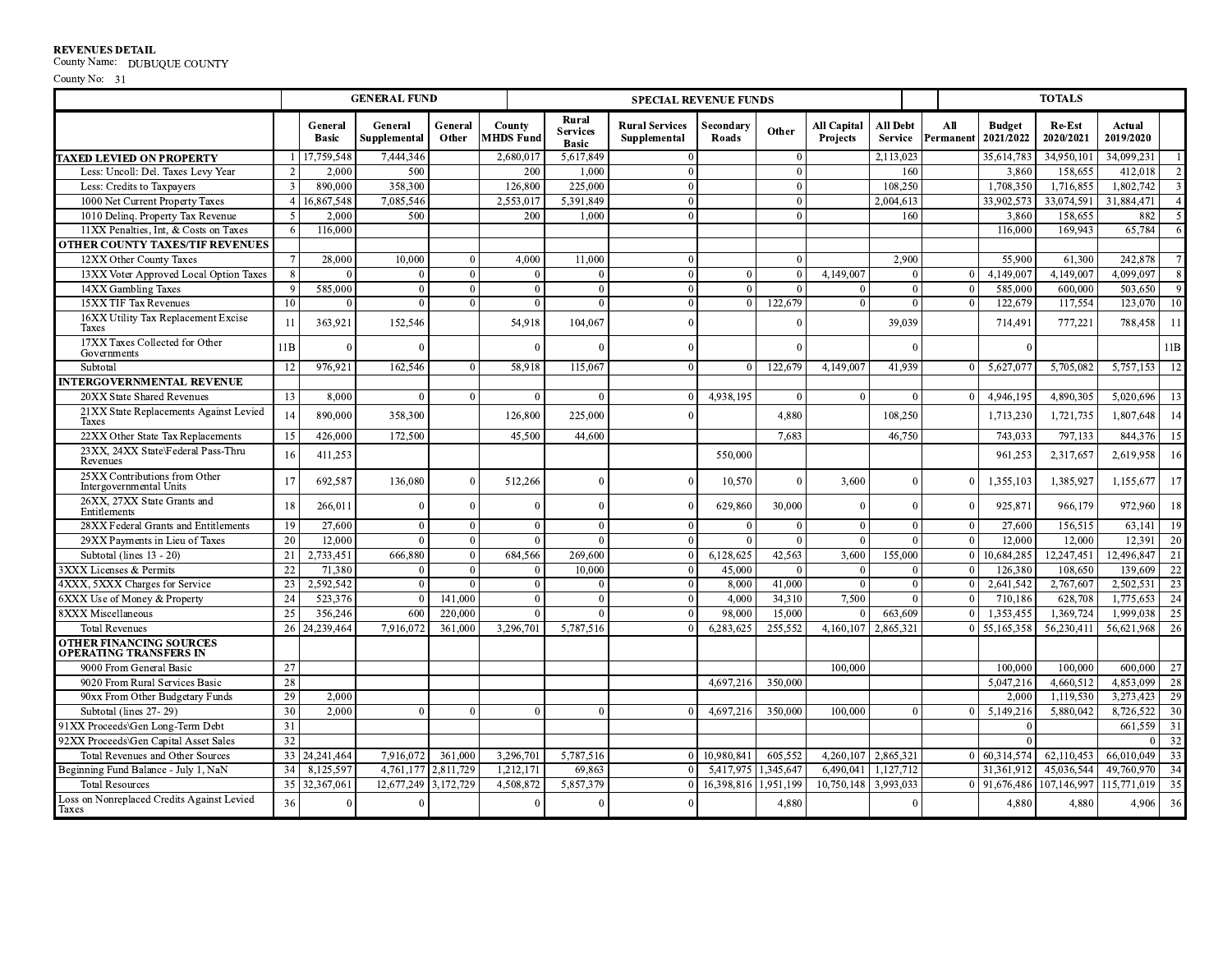SERVICE AREA 1<br>PUBLIC SAFETY AND LEGAL SERVICES

County Name: DUBUQUE COUNTY County No: 31

|                                                                 | <b>GENERAL FUND</b><br><b>SPECIAL REVENUE FUNDS</b> |                         |                         |                  |                |                            |                                          |                                       |                           | <b>TOTALS</b>  |          |                                                |                           |                          |                 |
|-----------------------------------------------------------------|-----------------------------------------------------|-------------------------|-------------------------|------------------|----------------|----------------------------|------------------------------------------|---------------------------------------|---------------------------|----------------|----------|------------------------------------------------|---------------------------|--------------------------|-----------------|
|                                                                 |                                                     | General<br><b>Basic</b> | General<br>Supplemental | General<br>Other |                | County<br><b>MHDS</b> Fund | Rural<br><b>Services</b><br><b>Basic</b> | <b>Rural Services</b><br>Supplemental | <b>Secondary</b><br>Roads | Other          | All      | <b>Budget</b><br>$\text{Permannent}$ 2021/2022 | Re-estimated<br>2020/2021 | Actual<br>2019/2020      |                 |
| <b>LAW ENFORCEMENT PROGRAM</b>                                  |                                                     |                         |                         |                  |                |                            |                                          |                                       |                           |                |          |                                                |                           |                          |                 |
| 1000 - Uniformed Patrol Services                                |                                                     | 2,677,450               | 634,000                 |                  |                |                            |                                          |                                       |                           |                |          | 3,311,450                                      | 3,194,414                 | 2,696,688                |                 |
| 1010 - Investigations                                           |                                                     | 875,225                 | 305,100                 |                  |                |                            |                                          |                                       |                           |                |          | 1.180.325                                      | 1.113.879                 | 1.059,102                |                 |
| 1020 - Unified Law Enforcement                                  | 3                                                   |                         |                         |                  |                |                            |                                          |                                       |                           |                |          | $\Omega$                                       |                           |                          | -3              |
| 1030 - Contract Law Enforcement                                 | $\overline{4}$                                      |                         |                         |                  |                |                            |                                          |                                       |                           |                |          | $\Omega$                                       |                           |                          |                 |
| 1040 - Law Enforcement Communications                           | 5                                                   | 550,000                 |                         |                  |                |                            |                                          |                                       |                           |                |          | 550,000                                        | 535,000                   | 526,784                  | - 5             |
| 1050 - Adult Correctional Services                              | 6                                                   | 5.910.230               | 1,512,100               |                  |                |                            |                                          |                                       |                           |                |          | 7,422,330                                      | 7.300.105                 | 6,444,468                | - 6             |
| 1060 - Administration                                           |                                                     | 1,540,497               | 355,400                 |                  |                |                            |                                          |                                       |                           |                |          | 1,895,897                                      | 1,791,745                 | 1,622,939                |                 |
| Subtotal                                                        |                                                     | 8 11,553,402            | 2,806,600               |                  | $\Omega$       | $\theta$                   | $\theta$                                 | $\Omega$                              | $\theta$                  | $\Omega$       | $\Omega$ | 14,360,002                                     | 13,935,143                | 12,349,981               | -8              |
| <b>LEGAL SERVICES PROGRAM</b>                                   |                                                     |                         |                         |                  |                |                            |                                          |                                       |                           |                |          |                                                |                           |                          |                 |
| 1100 - Criminal Prosecution                                     | 9                                                   | 1,813,700               | 651,800                 |                  |                |                            |                                          |                                       |                           |                |          | 2,465,500                                      | 2,426,000                 | $2,101,380$ 9            |                 |
| 1110 - Medical Examiner                                         | 10                                                  | 341,250                 | 13,700                  |                  |                |                            |                                          |                                       |                           |                |          | 354,950                                        | 351,750                   | 354,227 10               |                 |
| 1120 - Child Support Recovery                                   | 11                                                  | 194,800                 | 78,000                  |                  |                |                            |                                          |                                       |                           |                |          | 272,800                                        | 267,500                   | $245,957$ 11             |                 |
| Subtotal                                                        | 12                                                  | 2,349,750               | 743,500                 |                  | $\Omega$       | $\Omega$                   | $\Omega$                                 | $\Omega$                              | $\theta$                  | $\Omega$       | $\Omega$ | 3,093,250                                      | 3,045,250                 | 2,701,564 12             |                 |
| <b>EMERGENCY SERVICES</b>                                       |                                                     |                         |                         |                  |                |                            |                                          |                                       |                           |                |          |                                                |                           |                          |                 |
| 1200 - Ambulance Services                                       | 13                                                  |                         |                         |                  |                |                            |                                          |                                       |                           |                |          | $\Omega$                                       |                           |                          | 13              |
| 1210 - Emergency Management                                     | 14                                                  | 220,048                 | 69,600                  |                  |                |                            |                                          |                                       |                           |                |          | 289.648                                        | 520,125                   | 584,564 14               |                 |
| 1220 - Fire Protection & Rescue Services                        | 15                                                  |                         |                         |                  |                |                            |                                          |                                       |                           |                |          | $\Omega$                                       |                           |                          | 15              |
| 1230 - E911 Service Board                                       | 16                                                  |                         |                         |                  |                |                            |                                          |                                       |                           |                |          | $\overline{0}$                                 |                           |                          | 16              |
| Subtotal                                                        | 17                                                  | 220,048                 | 69,600                  |                  | $\Omega$       | $\mathbf{0}$               | $\theta$                                 | $\theta$                              | $\mathbf{0}$              | $\Omega$       | $\Omega$ | 289,648                                        | 520,125                   | 584,564 17               |                 |
| ASSISTANCE TO DISTRICT COURT SYSTEM<br><b>PROGRAM</b>           |                                                     |                         |                         |                  |                |                            |                                          |                                       |                           |                |          |                                                |                           |                          |                 |
| 1400 - Physical Operations                                      | 18                                                  |                         | 6,666                   |                  |                |                            |                                          |                                       |                           |                |          | 6,666                                          | 6,666                     | $6,510$ 18               |                 |
| 1410 - Research & Other Assistance                              | 19                                                  |                         |                         |                  |                |                            |                                          |                                       |                           |                |          | $\Omega$                                       |                           |                          | 19              |
| 1420 - Bailiff Services                                         | 20                                                  |                         |                         |                  |                |                            |                                          |                                       |                           |                |          | $\Omega$                                       |                           |                          | 20              |
| Subtotal                                                        | 21                                                  | $\Omega$                | 6,666                   |                  | $\Omega$       | $\theta$                   | $\Omega$                                 | $\Omega$                              | $\theta$                  | $\Omega$       | $\Omega$ | 6,666                                          | 6,666                     | 6,510 21                 |                 |
| <b>COURT PROCEEDINGS PROGRAM</b>                                |                                                     |                         |                         |                  |                |                            |                                          |                                       |                           |                |          |                                                |                           |                          |                 |
| 1500 - Juries & Witnesses                                       | 22                                                  |                         |                         |                  |                |                            |                                          |                                       |                           |                |          | $\Omega$                                       |                           |                          | $\overline{22}$ |
| $1510 - (Reserved)$                                             | 23                                                  |                         |                         |                  |                |                            |                                          |                                       |                           |                |          |                                                |                           |                          | 23              |
| 1520 - Detention Services                                       | 24                                                  |                         |                         |                  |                |                            |                                          |                                       |                           |                |          | $\overline{0}$                                 |                           |                          | 24              |
| 1530 - Court Costs                                              | 25                                                  |                         | 119,669                 |                  |                |                            |                                          |                                       |                           |                |          | 119,669                                        | 119,669                   | 115,528 25               |                 |
| 1540 - Service of Civil Papers                                  | 26                                                  | 152,500                 | 66,900                  |                  |                |                            |                                          |                                       |                           |                |          | 219,400                                        | 211,500                   | 237,945 26               |                 |
| Subtotal                                                        | $\overline{27}$                                     | 152,500                 | 186,569                 |                  | $\Omega$       | $\theta$                   | $\Omega$                                 | $\Omega$                              | $\mathbf{0}$              | $\Omega$       | $\Omega$ | 339,069                                        | 331,169                   | 353,473 27               |                 |
| <b>JUVENILE JUSTICE ADMINISTRATION</b><br><b>PROGRAM</b>        |                                                     |                         |                         |                  |                |                            |                                          |                                       |                           |                |          |                                                |                           |                          |                 |
| 1600 - Juvenile Victim Restitution                              | 28                                                  |                         | 75,000                  |                  |                |                            |                                          |                                       |                           |                |          | 75,000                                         | 70,500                    | $61,258$ 28              |                 |
| 1610 - Juvenile Representation Services                         | $\overline{29}$                                     |                         |                         |                  |                |                            |                                          |                                       |                           |                |          | $\Omega$                                       |                           |                          | 29              |
| 1620 - Court-Appointed Attorneys & Court Costs<br>for Juveniles | 30 <sup>°</sup>                                     |                         |                         |                  |                |                            |                                          |                                       |                           |                |          | $\Omega$                                       |                           |                          | 30              |
| Subtotal                                                        | 31                                                  | $\Omega$                | 75,000                  |                  | $\overline{0}$ | $\theta$                   | $\theta$                                 | $\vert$ 0                             | $\theta$                  | $\overline{0}$ | $\Omega$ | 75,000                                         | 70,500                    | $61,258$ 31              |                 |
| <b>Total - Public Safety &amp; Legal Services</b>               |                                                     | 32 14,275,700           | 3.887,935               |                  | $\Omega$       | $\theta$                   | $\Omega$                                 | $\overline{0}$                        | $\Omega$                  | $\Omega$       |          | 0 18,163,635                                   |                           | 17,908,853 16,057,350 32 |                 |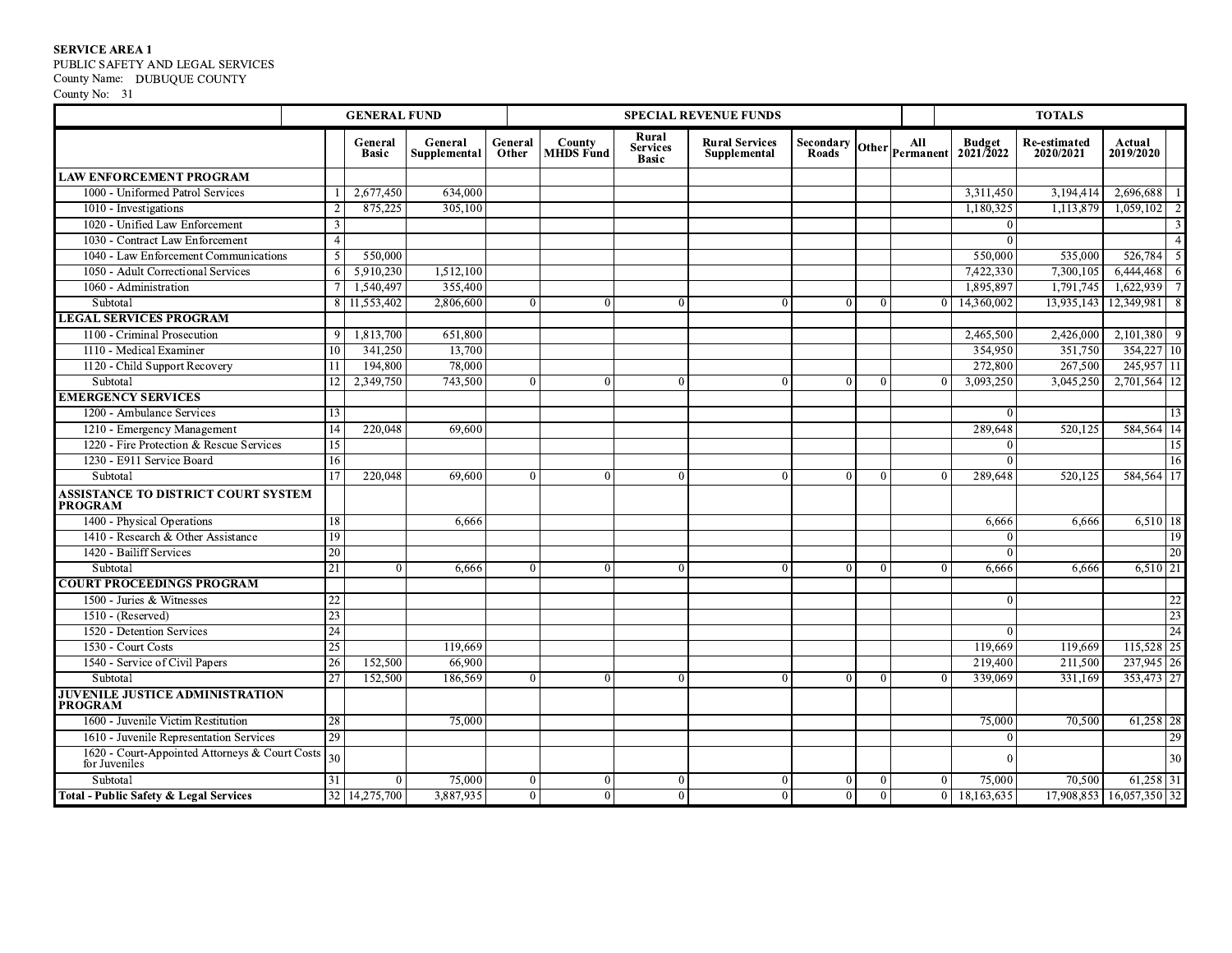SERVICE AREA 3<br>PHYSICAL HEALTH & SOCIAL SERVICES County Name: DUBUQUE COUNTY<br>County No: 31

|                                                                     |                           | <b>GENERAL FUND</b>     |                         |                  |                            |                                          | <b>SPECIAL REVENUE FUNDS</b>          |                                        |          |          |                                    | <b>TOTALS</b>                    |                                   |
|---------------------------------------------------------------------|---------------------------|-------------------------|-------------------------|------------------|----------------------------|------------------------------------------|---------------------------------------|----------------------------------------|----------|----------|------------------------------------|----------------------------------|-----------------------------------|
|                                                                     |                           | General<br><b>Basic</b> | General<br>Supplemental | General<br>Other | County<br><b>MHDS</b> Fund | Rural<br><b>Services</b><br><b>Basic</b> | <b>Rural Services</b><br>Supplemental | Secondary Other Permanent <sup>1</sup> |          |          | <b>Budget</b><br>$2021/\bar{2}022$ | <b>Re-estimated</b><br>2020/2021 | Actual<br>2019/2020               |
| PHYSICAL HEALTH SERVICES PROGRAM                                    |                           |                         |                         |                  |                            |                                          |                                       |                                        |          |          |                                    |                                  |                                   |
| 3000 - Personal & Family Health Services                            |                           | 578,573                 |                         |                  |                            |                                          |                                       |                                        |          |          | 578,573                            | 590,137                          | 539,737<br>-1                     |
| 3010 - Communicable Disease Prevention &<br><b>Control Services</b> |                           | 245,895                 |                         |                  |                            |                                          |                                       |                                        |          |          | 245.895                            | 1,014,107                        | 2<br>168,176                      |
| 3020 - Environmental Health                                         |                           | 31,300                  |                         |                  |                            |                                          |                                       |                                        |          |          | 31,300                             | 197.130                          | 9,268<br>$\overline{\phantom{a}}$ |
| 3040 - Health Administration                                        |                           | 284,700                 | 56,500                  |                  |                            |                                          |                                       |                                        |          |          | 341,200                            | 572,991                          | 251,995<br>$\overline{4}$         |
| 3050 - Support of Hospitals                                         |                           |                         |                         |                  |                            |                                          |                                       |                                        |          |          | $\Omega$                           |                                  |                                   |
| Subtotal                                                            |                           | 6 1,140,468             | 56,500                  |                  | $\Omega$<br>$\Omega$       | $\Omega$                                 | $\Omega$                              | $\mathbf{0}$                           | $\Omega$ | $\Omega$ | 1.196.968                          | 2,374,365                        | 969,176<br>6                      |
| <b>SERVICES TO POOR PROGRAM</b>                                     |                           |                         |                         |                  |                            |                                          |                                       |                                        |          |          |                                    |                                  |                                   |
| 3100 - Administration                                               |                           | 264,000                 |                         |                  |                            |                                          |                                       |                                        |          |          | 264,000                            | 264,000                          | 248,826<br>$\overline{7}$         |
| 3110 - General Welfare Services                                     |                           | 120,000                 |                         |                  |                            |                                          |                                       |                                        |          |          | 120,000                            | 199,000                          | 263,360<br>8                      |
| 3120 - Care in County Care Facility                                 | -9                        |                         |                         |                  |                            |                                          |                                       |                                        |          |          | $\Omega$                           |                                  | $\mathbf{Q}$                      |
| Subtotal                                                            | 10                        | 384,000                 | $\Omega$                |                  | $\Omega$<br>$\Omega$       | $\theta$                                 | $\theta$                              | $\overline{0}$                         | $\Omega$ | $\Omega$ | 384,000                            | 463,000                          | $512,186$ 10                      |
| <b>SERVICES TO MILITARY VETERANS</b><br><b>PROGRAM</b>              |                           |                         |                         |                  |                            |                                          |                                       |                                        |          |          |                                    |                                  |                                   |
| 3200 - Administration                                               | $\mathbf{1}^{\mathbf{1}}$ | 334,200                 | 127,100                 |                  |                            |                                          |                                       |                                        |          |          | 461,300                            | 462,300                          | 428,192 11                        |
| 3210 - General Services to Veterans                                 | 12                        | 130.310                 |                         |                  |                            |                                          |                                       |                                        |          |          | 130,310                            | 130.310                          | 50.994 12                         |
| Subtotal                                                            | 13                        | 464,510                 | 127,100                 |                  | $\Omega$<br>$\Omega$       | $\Omega$                                 | $\Omega$                              | $\theta$                               | $\Omega$ | $\Omega$ | 591,610                            | 592,610                          | 479,186 13                        |
| <b>CHILDREN'S &amp; FAMILY SERVICES</b><br><b>PROGRAM</b>           |                           |                         |                         |                  |                            |                                          |                                       |                                        |          |          |                                    |                                  |                                   |
| 3300 - Youth Guidance                                               | 14                        |                         | 130,000                 |                  |                            |                                          |                                       |                                        |          |          | 130,000                            | 166.952                          | 82,298 14                         |
| 3310 - Family Protective Services                                   | 15                        |                         |                         |                  |                            |                                          |                                       |                                        |          |          | $\Omega$                           |                                  | 15                                |
| 3320 - Services for Disabled Children                               | 16                        |                         |                         |                  |                            |                                          |                                       |                                        |          |          | $\Omega$                           |                                  | 16                                |
| Subtotal                                                            | 17                        | $\Omega$                | 130.000                 |                  | $\Omega$<br>$\Omega$       | $\Omega$                                 |                                       | $\theta$                               |          |          | 130,000                            | 166,952                          | 82,298 17                         |
| <b>SERVICES TO OTHER ADULTS PROGRAM</b>                             |                           |                         |                         |                  |                            |                                          |                                       |                                        |          |          |                                    |                                  |                                   |
| 3400 - Services to the Elderly                                      | 18                        |                         | 2,398,505               |                  |                            |                                          |                                       |                                        |          |          | 2,398,505                          | 2.274.898                        | 1,589,568 18                      |
| 3410 - Other Social Services                                        |                           | 19 1,500,000            |                         |                  |                            |                                          |                                       |                                        |          |          | 1,500,000                          | 242,380                          | 882,577 19                        |
| 3420 - Social Services Business Operations                          | 20                        |                         |                         |                  |                            |                                          |                                       |                                        |          |          | $\Omega$                           |                                  | 20                                |
| Subtotal                                                            |                           | 21 1,500,000            | 2,398,505               |                  | $\Omega$<br>$\Omega$       | $\Omega$                                 | $\Omega$                              | $\theta$                               | ∩        |          | 3,898,505                          | 2,517,278                        | $2,472,145$ 21                    |
| <b>CHEMICAL DEPENDENCY PROGRAM</b>                                  |                           |                         |                         |                  |                            |                                          |                                       |                                        |          |          |                                    |                                  |                                   |
| 3500 - Treatment Services                                           | 22                        |                         | 75,000                  |                  |                            |                                          |                                       |                                        |          |          | 75,000                             | 111,000                          | $67,635$ 22                       |
| 3510 - Preventive Services                                          | 23                        |                         | 60,000                  |                  |                            |                                          |                                       |                                        |          |          | 60,000                             | 60,000                           | $32,063$ 23                       |
| Subtotal                                                            | $\overline{24}$           | $\Omega$                | 135,000                 |                  | $\Omega$<br>$\Omega$       | $\Omega$                                 | $\Omega$                              | $\overline{0}$                         | $\Omega$ | $\Omega$ | 135,000                            | 171,000                          | 99,698 24                         |
| <b>TOTAL-PHYSICAL HEALTH &amp; SOCIAL</b><br><b>SERVICES</b>        |                           | 25 3,488,978            | 2,847,105               |                  | $\Omega$<br>$\Omega$       |                                          |                                       | $\overline{0}$                         |          | $\Omega$ | 6,336,083                          | 6,285,205                        | 4,614,689 25                      |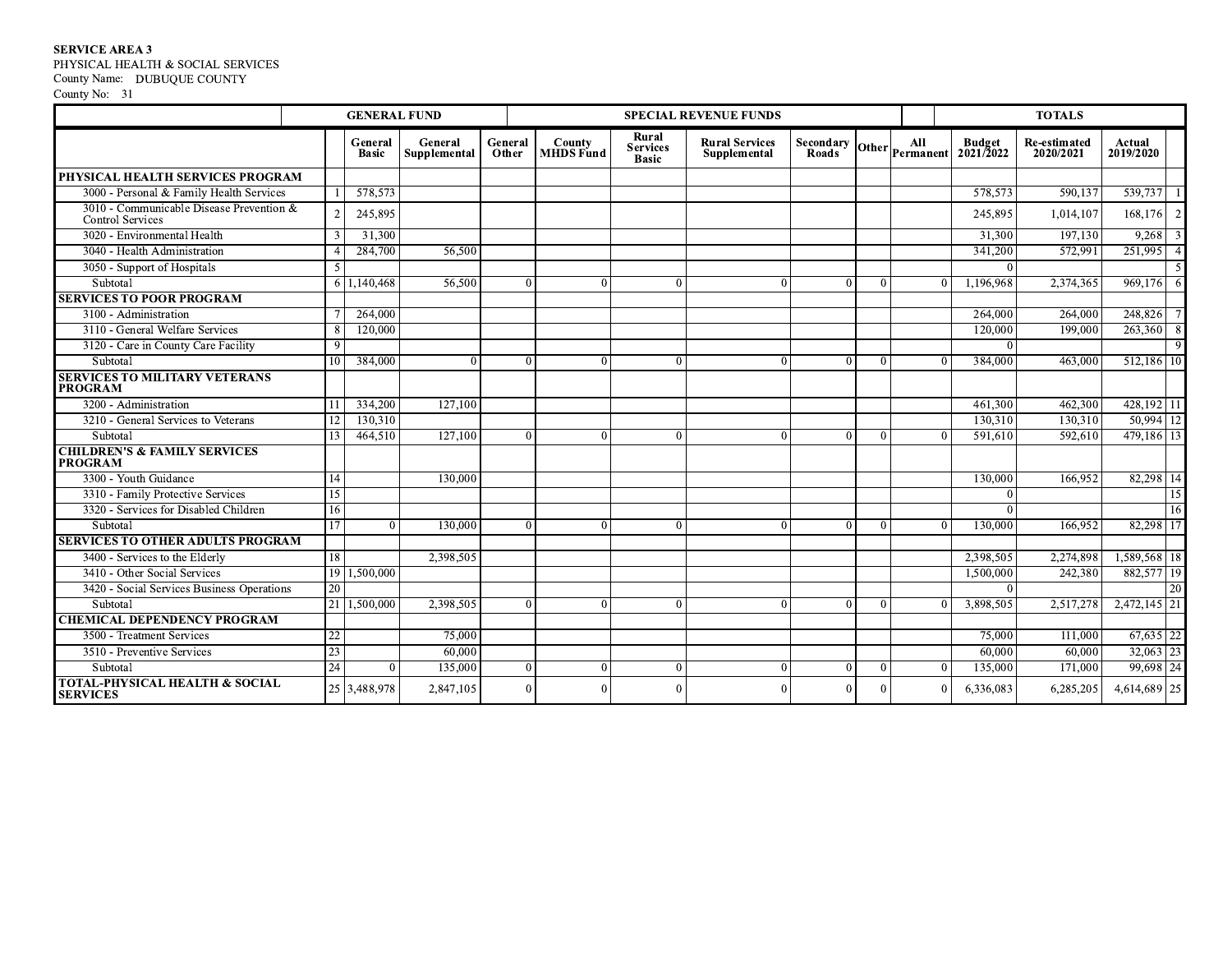${\bf SERVICE}$  AREA 4 MENTAL HEALTH, INTELLECTUAL DISABILITY & DEVELOPMENTAL DISABILITIES County Name:  $\;$  DUBUQUE COUNTY

|                                                               |                    | <b>GENERAL FUND</b><br><b>SPECIAL REVENUE FUNDS</b> |                         |                  |                                           |              |                                       |                    |          |                        | <b>TOTALS</b>                      |                           |                           |
|---------------------------------------------------------------|--------------------|-----------------------------------------------------|-------------------------|------------------|-------------------------------------------|--------------|---------------------------------------|--------------------|----------|------------------------|------------------------------------|---------------------------|---------------------------|
|                                                               |                    | General<br><b>Basic</b>                             | General<br>Supplemental | General<br>Other | <b>County MHDS Rural Services</b><br>Fund | <b>Basic</b> | <b>Rural Services</b><br>Supplemental | Secondary<br>Roads |          | All<br>Other Permanent | <b>Budget</b><br>$2021/\bar{2}022$ | Re-estimated<br>2020/2021 | Actual<br>2019/2020       |
| <b>SERVICES TO PERSONS WITH:</b>                              |                    |                                                     |                         |                  |                                           |              |                                       |                    |          |                        |                                    |                           |                           |
| <b>40XX - MENTAL HEALTH PROBLEMS MENTAL</b><br><b>ILLNESS</b> |                    |                                                     |                         |                  |                                           |              |                                       |                    |          |                        |                                    |                           |                           |
| 400X - Information & Education Services                       |                    |                                                     |                         |                  |                                           |              |                                       |                    |          |                        | $\Omega$                           | $\theta$                  | 14,036                    |
| 402X - Coordination Services                                  | $\mathcal{L}$      |                                                     |                         |                  |                                           |              |                                       |                    |          |                        | $\Omega$                           | 3,600                     | 9,388<br>2                |
| 403X- Personal & Environ. Sprt                                | 3                  |                                                     |                         |                  |                                           |              |                                       |                    |          |                        | $\Omega$                           |                           | $\overline{\mathbf{3}}$   |
| 404X-Treatment Services                                       | $\overline{4}$     |                                                     |                         |                  |                                           |              |                                       |                    |          |                        | $\overline{0}$                     |                           | $\sqrt{4}$                |
| 405X-Vocational & Day Services                                | 5                  |                                                     |                         |                  |                                           |              |                                       |                    |          |                        | $\Omega$                           |                           | $\overline{\mathbf{5}}$   |
| 406X-Lic/Cert. Living Arrangements                            |                    |                                                     |                         |                  |                                           |              |                                       |                    |          |                        | $\Omega$                           |                           | 6                         |
| 407X - Inst/Hospital & Commit Services                        | $\overline{1}$     |                                                     |                         |                  | 61,500                                    |              |                                       |                    |          |                        | 61,500                             | 60,600                    | $7\overline{ }$<br>55,525 |
| Subtotal                                                      | $\mathbf{\hat{x}}$ | $\Omega$                                            | $\Omega$                | $\Omega$         | 61,500                                    | $\Omega$     | $\Omega$                              | $\Omega$           | $\Omega$ | $\Omega$               | 61,500                             | 64,200                    | $\overline{8}$<br>78,949  |
| <b>42XX - INTELLECTUAL DISABILITY</b>                         |                    |                                                     |                         |                  |                                           |              |                                       |                    |          |                        |                                    |                           |                           |
| 420X - Information & Education Services                       | $\mathbf{Q}$       |                                                     |                         |                  |                                           |              |                                       |                    |          |                        | $\theta$                           |                           | $\overline{9}$            |
| 422X - Coordination Services                                  | 10                 |                                                     |                         |                  |                                           |              |                                       |                    |          |                        | $\Omega$                           |                           | 10                        |
| 423X- Personal & Environ. Sprt                                | 11                 |                                                     |                         |                  |                                           |              |                                       |                    |          |                        | $\overline{0}$                     |                           | 11                        |
| 424X-Treatment Services                                       | 12                 |                                                     |                         |                  |                                           |              |                                       |                    |          |                        | $\Omega$                           |                           | $12 \text{ }$             |
| 425X-Vocational & Day Services                                | 13                 |                                                     |                         |                  |                                           |              |                                       |                    |          |                        | $\Omega$                           |                           | $\overline{13}$           |
| 426X-Lic/Cert. Living Arrangements                            | 14                 |                                                     |                         |                  |                                           |              |                                       |                    |          |                        | $\theta$                           |                           | $\overline{14}$           |
| 427X - Inst/Hospital & Commit Services                        | 15                 |                                                     |                         |                  |                                           |              |                                       |                    |          |                        | $\overline{0}$                     |                           | 15                        |
| Subtotal                                                      | 16                 | $\Omega$                                            | $\Omega$                | $\Omega$         | $\theta$                                  | $\Omega$     | $\theta$                              | $\overline{0}$     | $\Omega$ | $\Omega$               | $\overline{0}$                     | $\Omega$                  | 16<br>$\overline{0}$      |
| <b>43XX - OTHER DEVELOPMENTAL DISABILITIES</b>                |                    |                                                     |                         |                  |                                           |              |                                       |                    |          |                        |                                    |                           |                           |
| 430X - Information & Education Services                       | 17                 |                                                     |                         |                  |                                           |              |                                       |                    |          |                        | $\Omega$                           |                           | 17                        |
| 432X - Coordination Services                                  | 18                 |                                                     |                         |                  |                                           |              |                                       |                    |          |                        | $\Omega$                           |                           | 18                        |
| 433X- Personal & Environ. Sprt                                | 19                 |                                                     |                         |                  |                                           |              |                                       |                    |          |                        | $\Omega$                           |                           | 19                        |
| 434X-Treatment Services                                       | 20                 |                                                     |                         |                  |                                           |              |                                       |                    |          |                        | $\overline{0}$                     |                           | 20                        |
| 435X-Vocational & Day Services                                | 21                 |                                                     |                         |                  |                                           |              |                                       |                    |          |                        | $\theta$                           |                           | $\overline{21}$           |
| 436X-Lic/Cert. Living Arrangements                            | 22                 |                                                     |                         |                  |                                           |              |                                       |                    |          |                        | $\Omega$                           |                           | $\overline{22}$           |
| 437X - Inst/Hospital & Commit Services                        | 23                 |                                                     |                         |                  |                                           |              |                                       |                    |          |                        | $\Omega$                           |                           | 23                        |
| Subtotal                                                      | 24                 | $\Omega$                                            | $\Omega$                | $\overline{0}$   | $\overline{0}$                            | $\theta$     | $\theta$                              | $\overline{0}$     | $\Omega$ | $\Omega$               | $\Omega$                           | $\Omega$                  | $0\vert 24$               |
| 44XX - GENERAL ADMINISTRATION                                 |                    |                                                     |                         |                  |                                           |              |                                       |                    |          |                        |                                    |                           |                           |
| 4411-Direct Administration                                    | 25                 |                                                     |                         |                  | 452,766                                   |              |                                       |                    |          |                        | 452,766                            | 500.325                   | 25<br>369,122             |
| 4412-Purchased Administration                                 | 26                 |                                                     |                         |                  |                                           |              |                                       |                    |          |                        | $\Omega$                           |                           | 26                        |
| 4413-Distrib to Regional Fiscal Agent                         | 27                 |                                                     |                         |                  | 3,092,491                                 |              |                                       |                    |          |                        | 3,092,491                          | 3,414,571                 | 3,033,677 27              |
| Subtotal                                                      | 28                 | $\Omega$                                            | $\Omega$                | $\overline{0}$   | 3,545,257                                 | $\theta$     | $\theta$                              | $\overline{0}$     | $\theta$ | $\Omega$               | 3.545.257                          | 3.914.896                 | $3,402,799$ 28            |
| <b>45XX - COUNTY PRVD CASE MGMT</b>                           |                    |                                                     |                         |                  |                                           |              |                                       |                    |          |                        |                                    |                           |                           |
| Subtotal                                                      | 29                 |                                                     |                         |                  |                                           |              |                                       |                    |          |                        | $\Omega$                           |                           | 29                        |
| <b>46XX - COUNTY PRVD SERVICES</b>                            |                    |                                                     |                         |                  |                                           |              |                                       |                    |          |                        |                                    |                           |                           |
| Subtotal                                                      | 30                 |                                                     |                         |                  |                                           |              |                                       |                    |          |                        | $\Omega$                           |                           | 30                        |
| <b>47XX - BRAIN INJURY</b>                                    |                    |                                                     |                         |                  |                                           |              |                                       |                    |          |                        |                                    |                           |                           |
| 470X - Information & Education Services                       | 31                 |                                                     |                         |                  |                                           |              |                                       |                    |          |                        | $\Omega$                           |                           | 31                        |
| 472X - Coordination Services                                  | 32                 |                                                     |                         |                  |                                           |              |                                       |                    |          |                        | $\Omega$                           |                           | 32                        |
| 473X- Personal & Environ. Sprt                                | 33                 |                                                     |                         |                  |                                           |              |                                       |                    |          |                        | $\Omega$                           |                           | 33                        |
| 474X-Treatment Services                                       | 34                 |                                                     |                         |                  |                                           |              |                                       |                    |          |                        | $\Omega$                           |                           | 34                        |
| 475X-Vocational & Day Services                                | 35                 |                                                     |                         |                  |                                           |              |                                       |                    |          |                        | $\Omega$                           |                           | 35                        |
| 476X-Lic/Cert. Living Arrangements                            | 36                 |                                                     |                         |                  |                                           |              |                                       |                    |          |                        | $\overline{0}$                     |                           | 36                        |
| 477X - Inst/Hospital & Commit Services                        | 37                 |                                                     |                         |                  |                                           |              |                                       |                    |          |                        | $\Omega$                           |                           | $\overline{37}$           |
| Subtotal                                                      | 38                 | $\Omega$                                            | $\Omega$                | $\Omega$         | $\Omega$                                  | $\Omega$     | $\Omega$                              | $\overline{0}$     | $\theta$ | $\Omega$               | $\Omega$                           | $\Omega$                  | 38<br>$\Omega$            |
| Total - Mental Health, ID & DD                                | 39                 | $\Omega$                                            | $\theta$                | $\overline{0}$   | 3,606,757                                 | $\theta$     | $\Omega$                              | $\overline{0}$     | $\theta$ | $\overline{0}$         | 3,606,757                          | 3,979,096                 | 3,481,748 39              |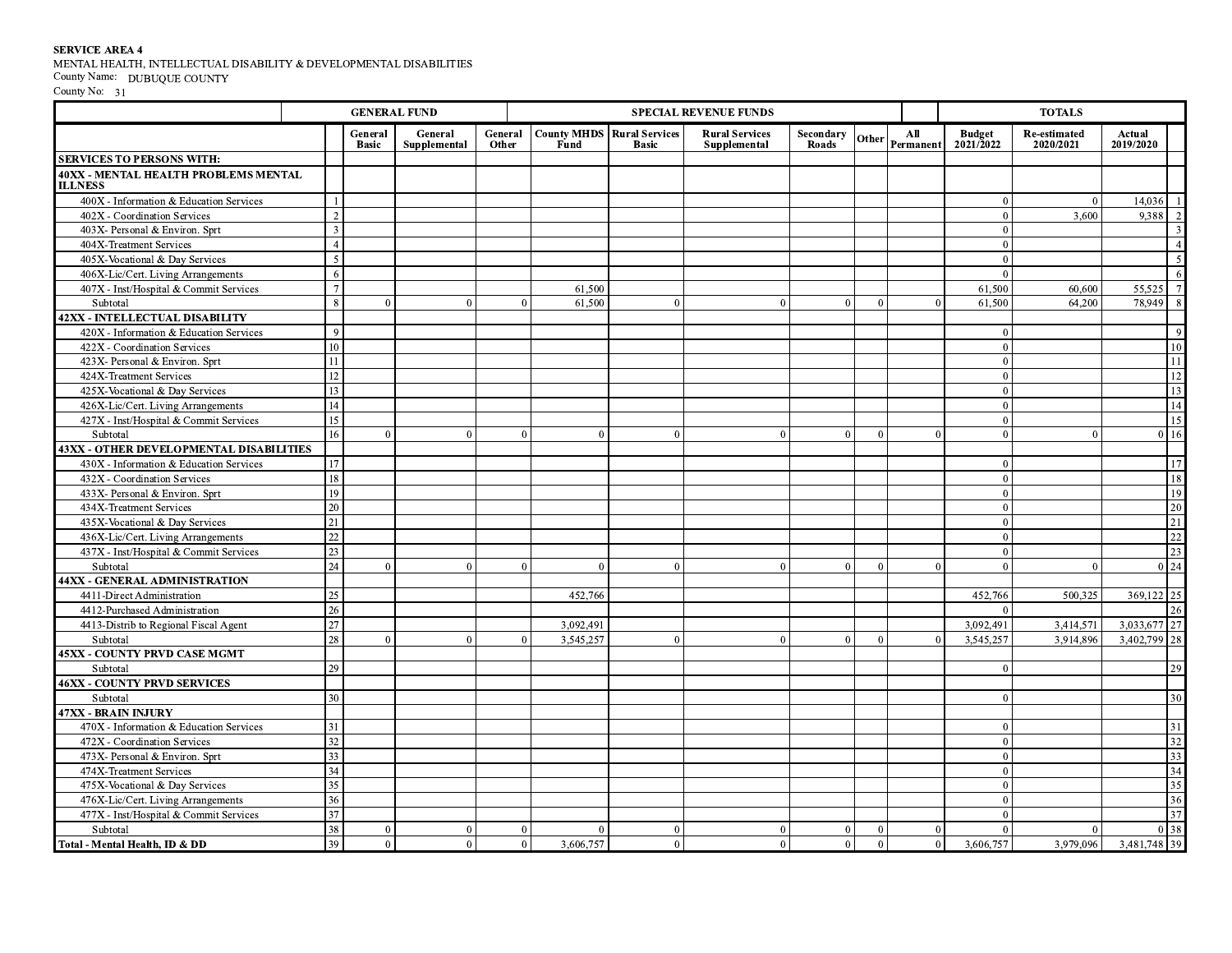SERVICE AREA 6<br>COUNTY ENVIRONMENT AND EDUCATION<br>County Name: DUBUQUE COUNTY<br>County No: 31

|                                                                 | <b>GENERAL FUND</b> |                         |                         |                  |                            |                                          | <b>SPECIAL REVENUE FUNDS</b>          |                           |           |                |                                      | <b>TOTALS</b>                    |                     |                           |
|-----------------------------------------------------------------|---------------------|-------------------------|-------------------------|------------------|----------------------------|------------------------------------------|---------------------------------------|---------------------------|-----------|----------------|--------------------------------------|----------------------------------|---------------------|---------------------------|
|                                                                 |                     | General<br><b>Basic</b> | General<br>Supplemental | General<br>Other | County<br>MHDS Fund        | Rural<br><b>Services</b><br><b>Basic</b> | <b>Rural Services</b><br>Supplemental | Secondary<br><b>Roads</b> | Other     | All            | <b>Budget</b><br>Permanent 2021/2022 | <b>Re-estimated</b><br>2020/2021 | Actual<br>2019/2020 |                           |
| <b>ENVIRONMENTAL QUALITY PROGRAM</b>                            |                     |                         |                         |                  |                            |                                          |                                       |                           |           |                |                                      |                                  |                     |                           |
| 6000 - Natural Resources Conservation                           |                     |                         |                         |                  |                            |                                          |                                       |                           |           |                | $\theta$                             | 100.396                          | 38.110              |                           |
| 6010 - Weed Eradication                                         | $\overline{2}$      |                         |                         |                  |                            |                                          |                                       |                           |           |                | $\Omega$                             |                                  |                     |                           |
| 6020 - Solid Waste Disposal                                     | $\overline{3}$      |                         |                         |                  |                            |                                          |                                       |                           |           |                | $\Omega$                             |                                  |                     |                           |
| 6030 - Environmental Restoration                                | $\overline{4}$      |                         |                         |                  |                            |                                          |                                       |                           |           |                | $\Omega$                             |                                  |                     |                           |
| Subtotal                                                        | -5                  | $\Omega$                | $\Omega$                |                  | $\theta$<br>$\theta$       | $\Omega$                                 | $\Omega$                              | $\Omega$                  | $\Omega$  | $\Omega$       | $\Omega$                             | 100,396                          | 38,110              | -5                        |
| <b>CONSERVATION &amp; RECREATION SERVICES</b><br><b>PROGRAM</b> |                     |                         |                         |                  |                            |                                          |                                       |                           |           |                |                                      |                                  |                     |                           |
| 6100 - Administration                                           | -6                  |                         |                         |                  |                            |                                          |                                       |                           |           |                | $\theta$                             |                                  |                     |                           |
| 6110 - Maintenance & Operations                                 |                     | 2,668,991               | 384,300                 |                  |                            |                                          |                                       |                           |           |                | 3,053,291                            | 3,237,956                        | 1,897,912           |                           |
| 6120 - Recreation & Environmental Educ.                         | -8                  | 126,550                 | 30,300                  |                  |                            |                                          |                                       |                           |           |                | 156,850                              | 146,350                          | 152,630             |                           |
| Subtotal                                                        | $\mathbf Q$         | 2,795,541               | 414,600                 |                  | $\Omega$<br>0              |                                          | $\Omega$                              |                           |           | $\Omega$       | 3,210,141                            | 3,384,306                        | 2,050,542           | $\mathbf{Q}$              |
| <b>ANIMAL CONTROL PROGRAM</b>                                   |                     |                         |                         |                  |                            |                                          |                                       |                           |           |                |                                      |                                  |                     |                           |
| 6200 - Animal Shelter                                           | 10                  |                         |                         |                  |                            | 30,000                                   |                                       |                           |           |                | 30,000                               | 30,000                           | $21,435$ 10         |                           |
| 6210 - Animal Bounties & State Apiarist<br>Expenses             | 11                  | 200                     |                         |                  |                            |                                          |                                       |                           |           |                | 200                                  | 200                              | 156                 | 11                        |
| Subtotal                                                        | 12                  | $\overline{200}$        | $\theta$                |                  | $\theta$<br>$\mathbf{0}$   | 30,000                                   | $\Omega$                              | $\Omega$                  | $\Omega$  | $\Omega$       | 30,200                               | 30,200                           | 21,591              | 12                        |
| <b>COUNTY DEVELOPMENT PROGRAM</b>                               |                     |                         |                         |                  |                            |                                          |                                       |                           |           |                |                                      |                                  |                     |                           |
| 6300 - Land Use & Building Controls                             | 13                  | 621,750                 |                         |                  |                            |                                          |                                       |                           | 288,548   |                | 910,298                              | 943,842                          | 348,177             | 13                        |
| 6310 - Housing Rehabilitation & Develop.                        | 14                  |                         |                         |                  |                            |                                          |                                       |                           |           |                | $\Omega$                             |                                  |                     | 14                        |
| 6320 - Community Economic Development                           | 15                  |                         |                         |                  |                            |                                          |                                       |                           | 405,992   |                | 405,992                              | 1,097,228                        | $1,103,368$ 15      |                           |
| Subtotal                                                        | 16                  | 621,750                 | $\Omega$                |                  | $\Omega$<br>$\Omega$       | $\Omega$                                 | $\Omega$                              |                           | 0 694,540 | $\Omega$       | 1,316,290                            | 2,041,070                        | 1,451,545 16        |                           |
| <b>EDUCATIONAL SERVICES PROGRAM</b>                             |                     |                         |                         |                  |                            |                                          |                                       |                           |           |                |                                      |                                  |                     |                           |
| 6400 - Libraries                                                | 17                  |                         |                         |                  |                            | 627.594                                  |                                       |                           |           |                | 627,594                              | 608,576                          | 572,285             |                           |
| 6410 - Historic Preservation                                    | 18                  |                         |                         |                  |                            |                                          |                                       |                           |           |                | $\Omega$                             | 72,000                           | 72,000 18           |                           |
| 6420 - Fair & 4-H Clubs                                         | 19                  |                         |                         |                  |                            |                                          |                                       |                           |           |                | $\Omega$                             |                                  |                     | 19                        |
| 6430 - Fairgrounds                                              | 20                  |                         |                         |                  |                            |                                          |                                       |                           |           |                | $\overline{0}$                       | 20,000                           | $20,000$ 20         |                           |
| 6440 - Memorial Halls                                           | 21                  |                         |                         |                  |                            |                                          |                                       |                           |           |                | $\Omega$                             |                                  |                     | 21                        |
| 6450 - Other Educational Services                               | $\overline{22}$     |                         |                         |                  |                            |                                          |                                       |                           |           |                | $\Omega$                             | 45,000                           | 20,000              | 22                        |
| Subtotal                                                        | 23                  | $\Omega$                | $\Omega$                |                  | $\theta$<br>0              | 627,594                                  | $\Omega$                              | $\Omega$                  | $\Omega$  | $\Omega$       | 627,594                              | 745,576                          | 684,285 23          |                           |
| PRESIDENT OR GOVERNOR DECLARED<br><b>DISASTERS PROGRAM</b>      |                     |                         |                         |                  |                            |                                          |                                       |                           |           |                |                                      |                                  |                     |                           |
| 6500 - Property                                                 | 24                  |                         |                         |                  |                            |                                          |                                       |                           |           |                | $\theta$                             |                                  |                     | 24                        |
| 6510 - Buildings                                                | $\overline{25}$     |                         |                         |                  |                            |                                          |                                       |                           |           |                | $\Omega$                             |                                  |                     | 25                        |
| 6520 - Equipment                                                | 26                  |                         |                         |                  |                            |                                          |                                       |                           |           |                | $\Omega$                             |                                  |                     | 26                        |
| 6530 - Public Facilities                                        | 27                  |                         |                         |                  |                            |                                          |                                       |                           |           |                | 0                                    |                                  |                     | 27                        |
| Subtotal                                                        | 28                  | $\Omega$                | $\Omega$                |                  | $\theta$<br>$\theta$       |                                          | $\theta$                              |                           |           | $\Omega$       | $\Omega$                             | $\Omega$                         |                     | $0\overline{\smash{)}28}$ |
| <b>Total - County Environment and Education</b>                 |                     | 29 3,417,491            | 414,600                 |                  | $\overline{0}$<br>$\Omega$ | 657,594                                  | $\Omega$                              |                           | 0 694,540 | 0 <sup>1</sup> | 5,184,225                            | 6,301,548                        | $4,246,073$ 29      |                           |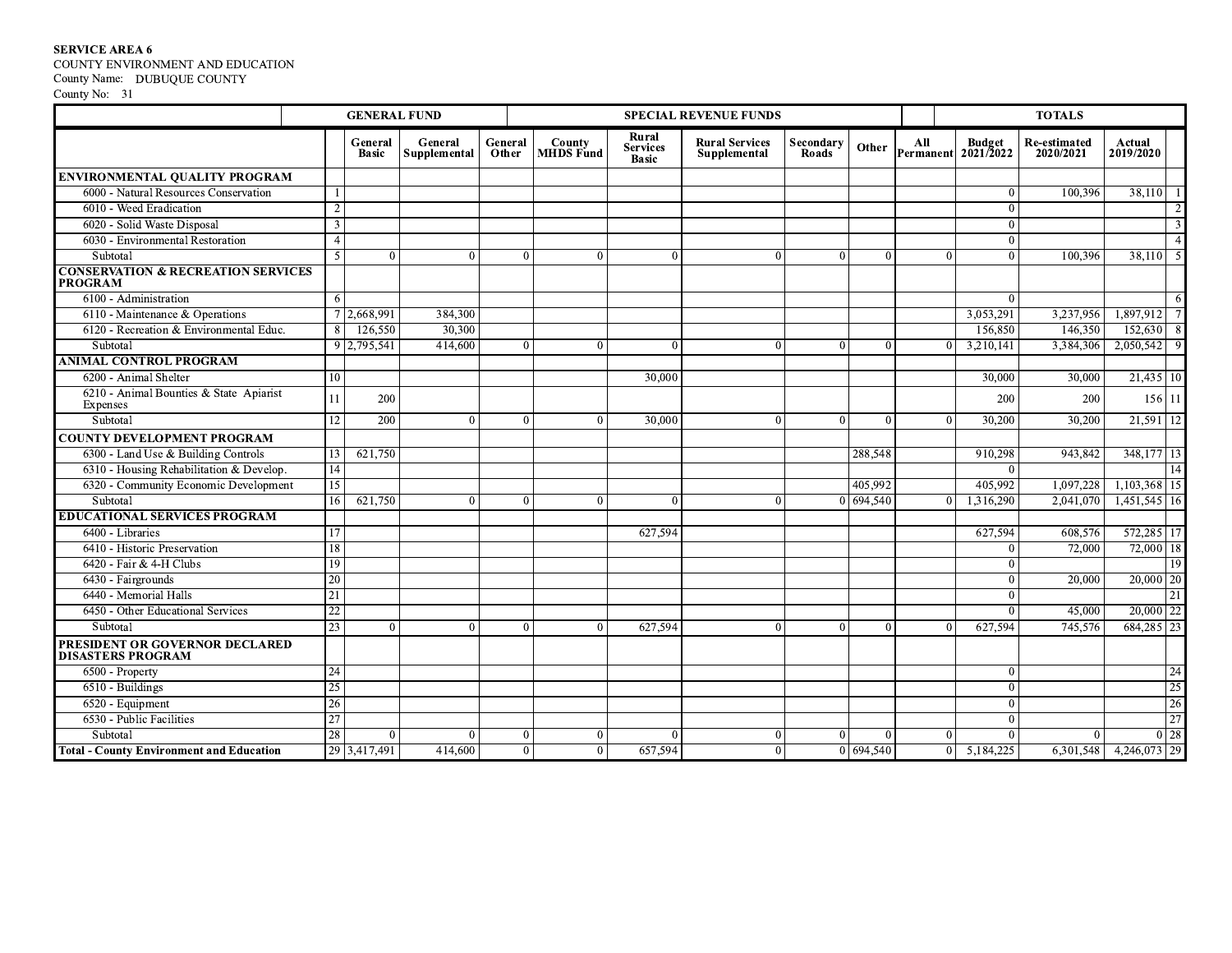## **SERVICE AREA 7**

ROADS & TRANSPORTATION

## County Name: DUBUQUE COUNTY

|                                                                           |             | <b>GENERAL FUND</b>     |                         |                  |                            |                                          | <b>SPECIAL REVENUE FUNDS</b>          |                 |          |                                              | <b>TOTALS</b>                    |                     |                 |
|---------------------------------------------------------------------------|-------------|-------------------------|-------------------------|------------------|----------------------------|------------------------------------------|---------------------------------------|-----------------|----------|----------------------------------------------|----------------------------------|---------------------|-----------------|
|                                                                           |             | General<br><b>Basic</b> | General<br>Supplemental | General<br>Other | County<br><b>MHDS</b> Fund | Rural<br><b>Services</b><br><b>Basic</b> | <b>Rural Services</b><br>Supplemental | Secondary Other | All      | <b>Budget</b><br>Permanent $2021/\bar{2}022$ | <b>Re-estimated</b><br>2020/2021 | Actual<br>2019/2020 |                 |
| <b>SECONDARY ROADS ADMINISTRATION &amp;</b><br><b>ENGINEERING PROGRAM</b> |             |                         |                         |                  |                            |                                          |                                       |                 |          |                                              |                                  |                     |                 |
| 7000 - Administration                                                     |             |                         |                         |                  |                            |                                          |                                       | 663,441         |          | 663.441                                      | $\overline{6}$ 44,251            | 575,922             |                 |
| 7010 - Engineering                                                        | $\sim$      |                         |                         |                  |                            |                                          |                                       | 1,284,006       |          | 1,284,006                                    | 1,275,000                        | 879,343             | $\overline{2}$  |
| Subtotal                                                                  | 3           |                         |                         |                  |                            |                                          |                                       | 1,947,447       |          | 1,947,447                                    | 1,919,251                        | 1,455,265           | $\overline{3}$  |
| ROADWAY MAINTENANCE PROGRAM                                               |             |                         |                         |                  |                            |                                          |                                       |                 |          |                                              |                                  |                     |                 |
| 7100 - Bridges & Culverts                                                 |             |                         |                         |                  |                            |                                          |                                       | 343,000         |          | 343,000                                      | 343,000                          | 246,377             | $\overline{4}$  |
| 7110 - Roads                                                              | 5           |                         |                         |                  |                            |                                          |                                       | 2.599.520       |          | 2.599.520                                    | 2,601,020                        | 2,450,437           | $\overline{5}$  |
| 7120 - Snow & Ice Control                                                 |             |                         |                         |                  |                            |                                          |                                       | 1.610.040       |          | 1.610.040                                    | 1,592,200                        | 1,278,353           | -6              |
| 7130 - Traffic Controls                                                   |             |                         |                         |                  |                            |                                          |                                       | 265,000         |          | 265,000                                      | 265,000                          | 212,060             |                 |
| 7140 - Road Clearing                                                      | 8           |                         |                         |                  |                            |                                          |                                       | 250,000         |          | 250,000                                      | 250,000                          | 403,427             | 8               |
| Subtotal                                                                  | $\mathbf Q$ |                         |                         |                  |                            |                                          |                                       | 5.067.560       |          | 5.067.560                                    | 5,051,220                        | 4,590,654           | 9               |
| <b>GENERAL ROADWAY EXPENDITURES</b><br><b>PROGRAM</b>                     |             |                         |                         |                  |                            |                                          |                                       |                 |          |                                              |                                  |                     |                 |
| 7200 - New Equipment                                                      |             |                         |                         |                  |                            |                                          |                                       | 750,000         |          | 750,000                                      | 1,160,000                        | 652,408 10          |                 |
| 7210 - Equipment Operations                                               |             |                         |                         |                  |                            |                                          |                                       | 1,662,598       |          | 1,662,598                                    | 1,567,598                        | 1,453,398 11        |                 |
| 7220 - Tools, Materials & Supplies                                        |             |                         |                         |                  |                            |                                          |                                       | 166,000         |          | 166,000                                      | 166,000                          | 100,554 12          |                 |
| 7230 - Real Estate & Buildings                                            | 13          |                         |                         |                  |                            |                                          |                                       | 140,000         |          | 140,000                                      | 140,000                          | 122,108 13          |                 |
| Subtotal                                                                  |             |                         |                         |                  |                            |                                          | $\Omega$                              | 2,718,598       |          | 2,718,598                                    | 3,033,598                        | 2,328,468 14        |                 |
| <b>MASS TRANSIT PROGRAM</b>                                               |             |                         |                         |                  |                            |                                          |                                       |                 |          |                                              |                                  |                     |                 |
| 7300 - Air Transportation                                                 |             |                         |                         |                  |                            |                                          |                                       |                 |          |                                              |                                  |                     | $\overline{15}$ |
| 7310 - Ground Transportation                                              | 16          |                         |                         |                  |                            |                                          |                                       |                 |          |                                              |                                  |                     | 16              |
| Subtotal                                                                  |             | $\Omega$                |                         | $\Omega$         |                            |                                          | $\Omega$                              | $\Omega$        | $\Omega$ |                                              |                                  |                     | $0\vert 17$     |
| Total - Roads & Transportation                                            | 18          | 0                       |                         |                  |                            |                                          | $\mathbf{0}$                          | 9,733,605       | $\Omega$ | 9,733,605                                    | 10,004,069                       | 8,374,387 18        |                 |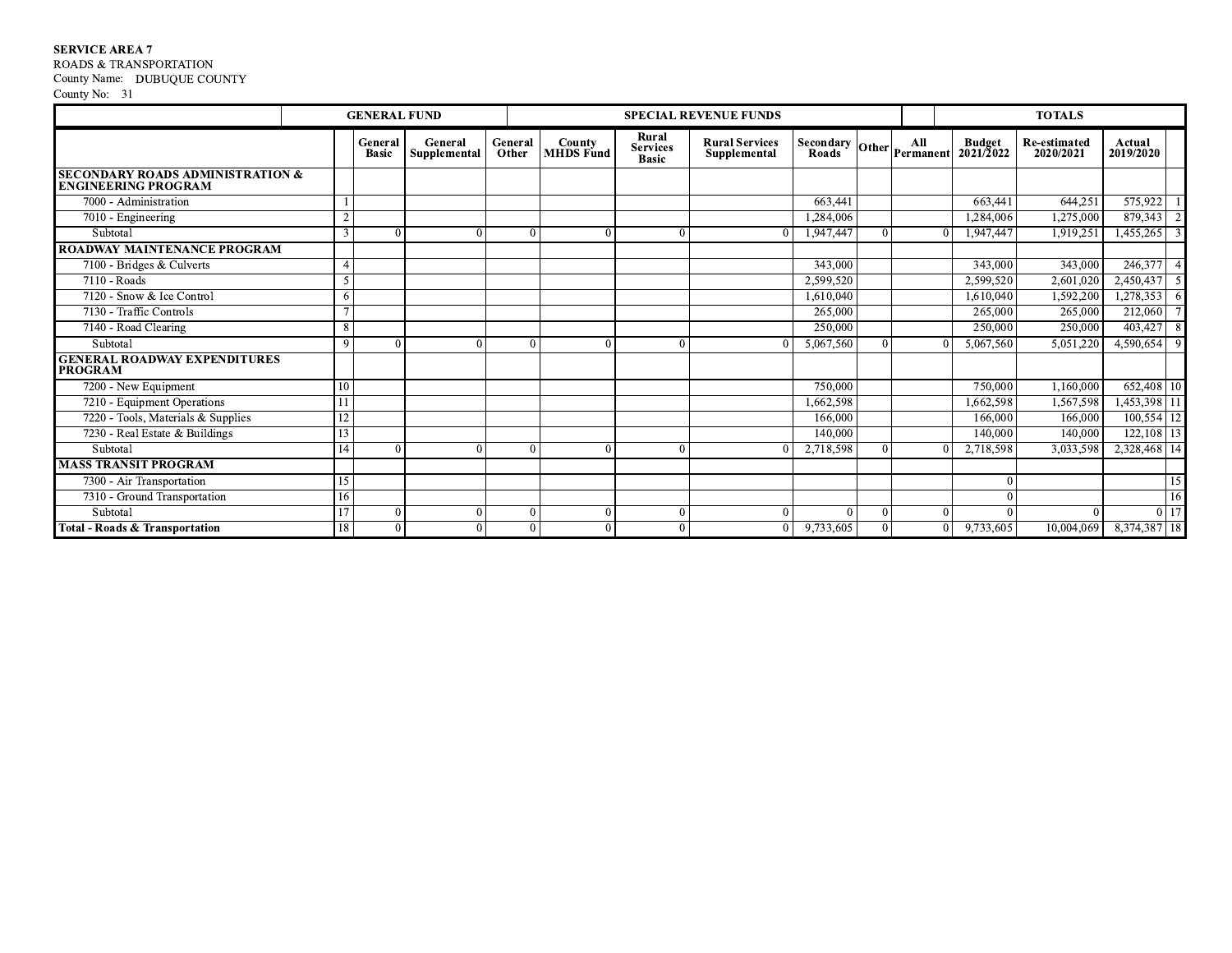${\tt SERVICE}$  AREA  ${\tt 8}$  GOVERNMENT SERVICES TO RESIDENTS County Name: DUBUQUE COUNTY

|                                                 | <b>GENERAL FUND</b> |                         |                         |                  |                                   |                                          | <b>SPECIAL REVENUE FUNDS</b>          |                                                 |          |                                    | <b>TOTALS</b>                    |                                  |
|-------------------------------------------------|---------------------|-------------------------|-------------------------|------------------|-----------------------------------|------------------------------------------|---------------------------------------|-------------------------------------------------|----------|------------------------------------|----------------------------------|----------------------------------|
|                                                 |                     | General<br><b>Basic</b> | General<br>Supplemental | General<br>Other | <b>County</b><br><b>MHDS</b> Fund | Rural<br><b>Services</b><br><b>Basic</b> | <b>Rural Services</b><br>Supplemental | $ \sec{ondary}\overline{right} $ Other $ perim$ |          | <b>Budget</b><br>$2021/\bar{2}022$ | <b>Re-estimated</b><br>2020/2021 | Actual<br>2019/2020              |
| <b>REPRESENTATION SERVICES PROGRAM</b>          |                     |                         |                         |                  |                                   |                                          |                                       |                                                 |          |                                    |                                  |                                  |
| 8000 - Elections Administration                 |                     |                         | 575,212                 |                  |                                   |                                          |                                       |                                                 |          | 575,212                            | 648,828                          | 647,082                          |
| 8010 - Local Elections                          |                     |                         | 179,523                 |                  |                                   |                                          |                                       |                                                 |          | 179,523                            | 31,125                           | $\overline{2}$<br>104,311        |
| 8020 - Township Officials                       |                     | 10,000                  |                         |                  |                                   |                                          |                                       |                                                 |          | 10.000                             | 10,000                           | $\overline{\mathbf{3}}$<br>7,028 |
| Subtotal                                        |                     | 10.000                  | 754,735                 |                  |                                   |                                          |                                       |                                                 | $\Omega$ | 764,735                            | 689,953                          | $758,421$  4                     |
| <b>I STATE ADMINISTRATIVE SERVICES</b>          |                     |                         |                         |                  |                                   |                                          |                                       |                                                 |          |                                    |                                  |                                  |
| 8100 - Motor Vehicle Registrations & Licensing  |                     | 648,700                 | 291,700                 |                  |                                   |                                          |                                       |                                                 |          | 940,400                            | 892,050                          | 5 <sub>l</sub><br>823,907        |
| 8101 - Driver Licenses Services                 |                     |                         |                         |                  |                                   |                                          |                                       |                                                 |          |                                    |                                  |                                  |
| 8110 - Recording of Public Documents            |                     | 438,200                 | 180,600                 |                  |                                   |                                          |                                       |                                                 |          | 618,800                            | 591,833                          | 611,298                          |
| Subtotal                                        |                     | 1.086.900               | 472,300                 |                  | 0                                 |                                          |                                       |                                                 |          | 1,559,200                          | 1,483,883                        | $1,435,205$ 8                    |
| <b>Total - Government Services to Residents</b> |                     | 9 1,096,900             | 1,227,035               |                  | $\theta$                          |                                          |                                       | 01                                              | $\theta$ | 2,323,935                          | 2,173,836                        | $2,193,626$ 9                    |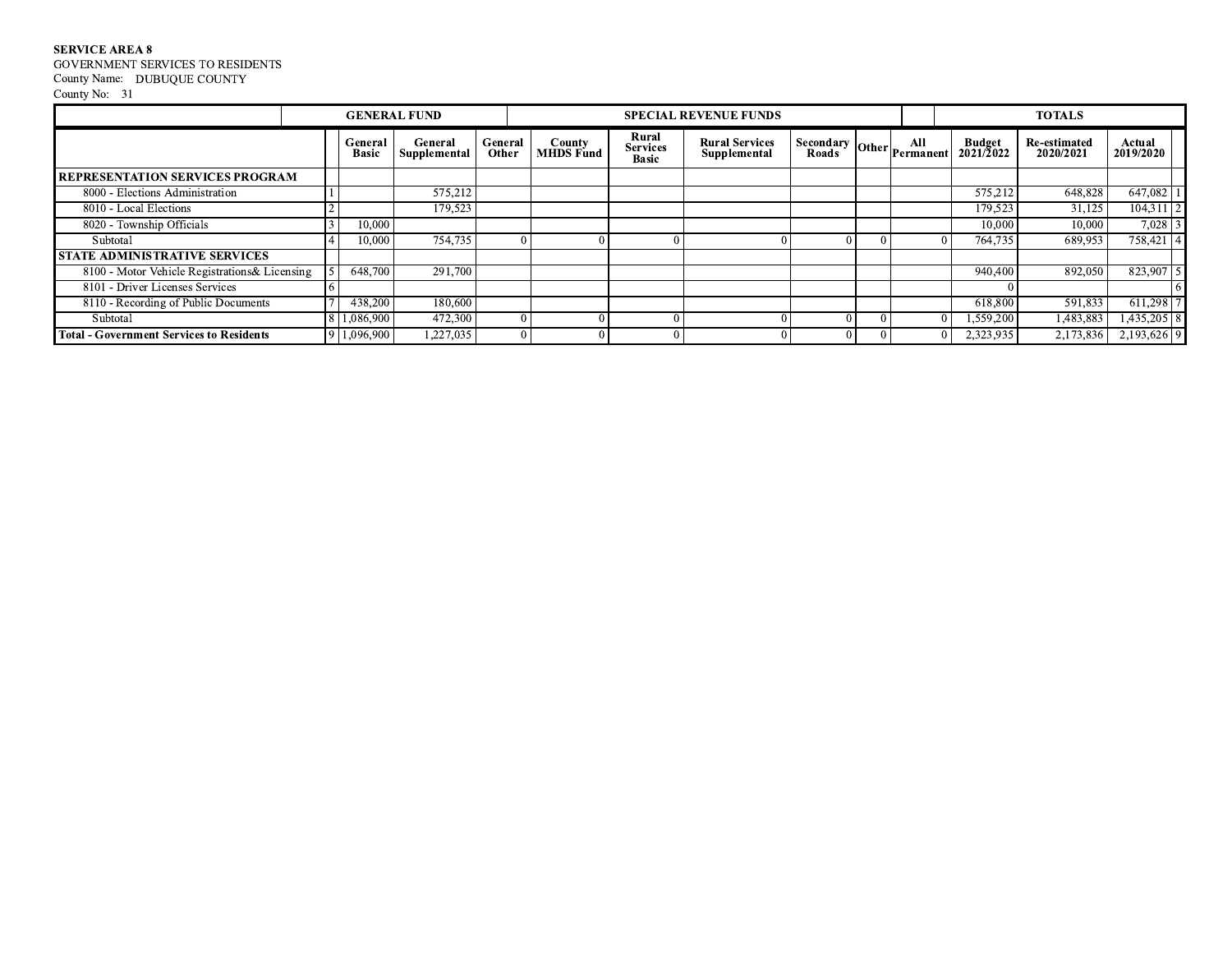# **SERVICE AREA 9<br>ADMINISTRATION**

County Name: DUBUQUE COUNTY<br>County No: 31

|                                            |                | <b>GENERAL FUND</b>     |                         |                  |                     |                                          | <b>SPECIAL REVENUE FUNDS</b>          |                           |  |                                    | <b>TOTALS</b>             |                             |
|--------------------------------------------|----------------|-------------------------|-------------------------|------------------|---------------------|------------------------------------------|---------------------------------------|---------------------------|--|------------------------------------|---------------------------|-----------------------------|
|                                            |                | General<br><b>Basic</b> | General<br>Supplemental | General<br>Other | County<br>MHDS Fund | Rural<br><b>Services</b><br><b>Basic</b> | <b>Rural Services</b><br>Supplemental | Secondary Other Permanent |  | <b>Budget</b><br>$2021/\bar{2}022$ | Re-estimated<br>2020/2021 | Actual<br>2019/2020         |
| <b>POLICY &amp; ADMINISTRATION PROGRAM</b> |                |                         |                         |                  |                     |                                          |                                       |                           |  |                                    |                           |                             |
| 9000 - General County Management           |                | 175,065                 | 294,600                 |                  |                     |                                          |                                       |                           |  | 469,665                            | 330,617                   | 387,351                     |
| 9010 - Administrative Management Services  |                | 398,489                 | 108,400                 |                  |                     |                                          |                                       |                           |  | 506,889                            | 485,039                   | 433,996                     |
| 9020 - Treasury Management Services        |                | 192,600                 | 67,700                  |                  |                     |                                          |                                       |                           |  | 260,300                            | 246,550                   | 234,221                     |
| 9030 - Other Policy & Administration       |                | 100,100                 | 215,000                 | 149,000          |                     |                                          |                                       |                           |  | 464,100                            | 1,155,282                 | 446,197                     |
| Subtotal                                   |                | 866,254                 | 685,700                 | 149,000          | $\Omega$            |                                          |                                       |                           |  | ,700,954                           | 2,217,488                 | 1,501,765<br>5 <sub>l</sub> |
| <b>CENTRAL SERVICES PROGRAM</b>            |                |                         |                         |                  |                     |                                          |                                       |                           |  |                                    |                           |                             |
| 9100 - General Services                    |                | 665,200                 | 130,100                 |                  |                     |                                          |                                       |                           |  | 795,300                            | 1,581,951                 | $1,018,578$ 6               |
| 9110 - Information Tech Services           |                | ,757,977                | 161,900                 |                  |                     |                                          |                                       |                           |  | 1,919,877                          | 1,735,197                 | 1,947,410                   |
| $\overline{9120}$ - GIS Systems            |                | 358,350                 | 71,500                  |                  |                     |                                          |                                       |                           |  | 429,850                            | 320,107                   | 8<br>299,577                |
| Subtotal                                   |                | 9 2,781,527             | 363,500                 |                  |                     |                                          |                                       |                           |  | 3,145,027                          | 3,637,255                 | 3,265,565<br>$\overline{9}$ |
| <b>RISK MANAGEMENT SERVICES PROGRAM</b>    |                |                         |                         |                  |                     |                                          |                                       |                           |  |                                    |                           |                             |
| 9200 - Tort Liability                      | 10             |                         | 226,000                 |                  |                     |                                          |                                       |                           |  | 226,000                            | 226,000                   | 184,677 10                  |
| 9210 - Safety of Workplace                 |                |                         | 555,000                 |                  |                     |                                          |                                       |                           |  | 555,000                            | 550,000                   | 211,664 11                  |
| 9220 - Fidelity of Public Officers         | 1 <sub>2</sub> |                         | 5,000                   |                  |                     |                                          |                                       |                           |  | 5,000                              | 5,000                     | $4,615$ 12                  |
| 9230 - Unemployment Compensation           |                |                         | 100,000                 |                  |                     |                                          |                                       |                           |  | 100,000                            | 10,000                    | $5,344$ 13                  |
| Subtotal                                   |                |                         | 886,000                 |                  |                     |                                          |                                       |                           |  | 886,000                            | 791,000                   | 406,300   14                |
| <b>Total - Administration</b>              |                | 15 3,647,781            | 1,935,200               | 149,000          | $\theta$            |                                          |                                       |                           |  | 5,731,981                          | 6,645,743                 | $5,173,630$ 15              |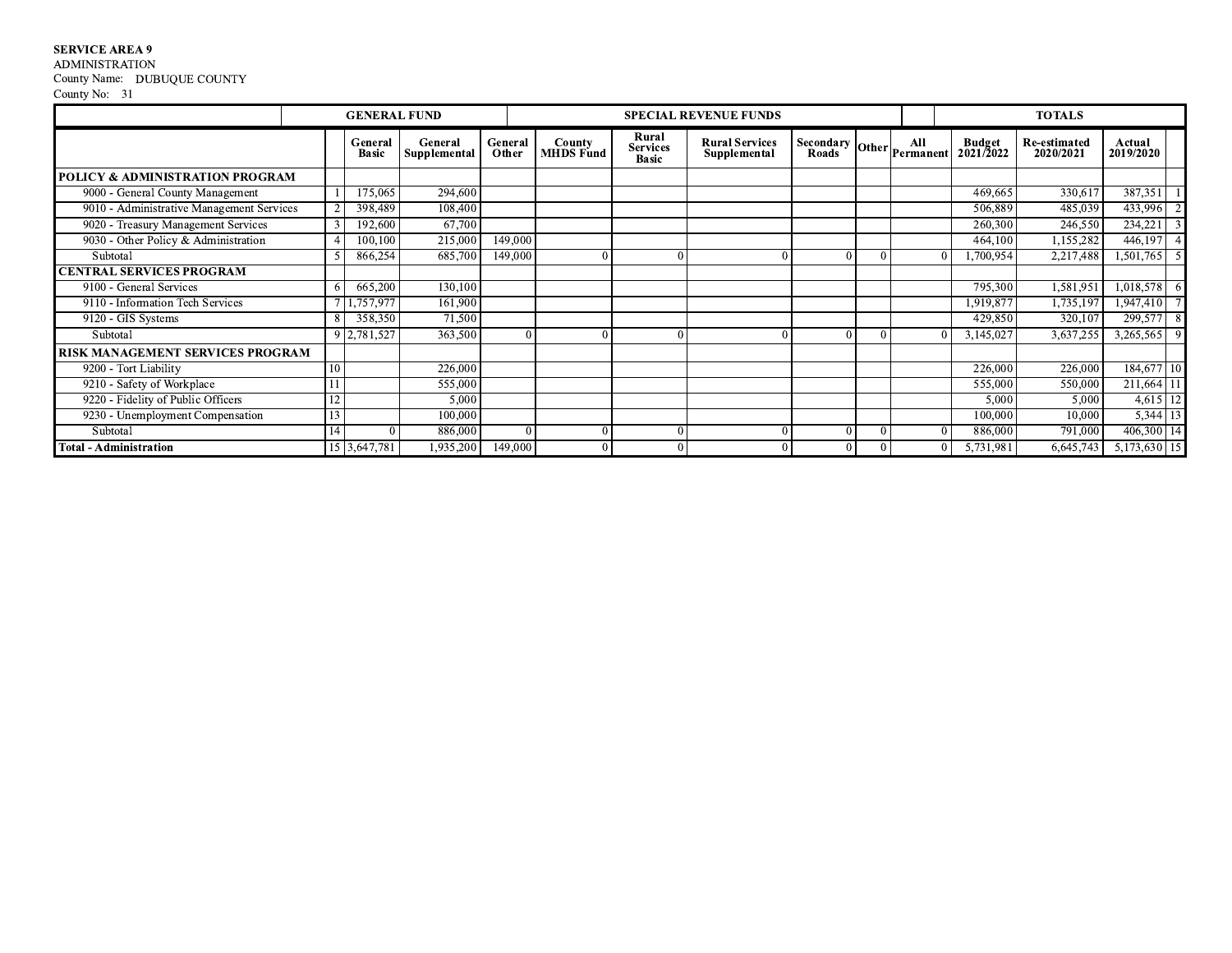|                                                                              |     | <b>GENERAL FUND</b>     | <b>SPECIAL REVENUE FUNDS</b>             |                     |              |                          |                                 |                    |                         |                                                                                                                  |                 | <b>TOTALS</b>            |                             |                                 |                 |
|------------------------------------------------------------------------------|-----|-------------------------|------------------------------------------|---------------------|--------------|--------------------------|---------------------------------|--------------------|-------------------------|------------------------------------------------------------------------------------------------------------------|-----------------|--------------------------|-----------------------------|---------------------------------|-----------------|
|                                                                              |     |                         |                                          |                     | County       | Rural                    | Rural                           |                    |                         |                                                                                                                  |                 |                          |                             | Re-                             |                 |
|                                                                              |     | General<br><b>Basic</b> | General<br>Supplemental                  | General<br>Other    | MHDŠ<br>Fund | <b>Services</b><br>Basic | <b>Services</b><br>Supplemental | Secondary<br>Roads | Other                   | All Capital<br><b>Projects</b>                                                                                   | <b>All Debt</b> | All<br>Service Permanent | <b>Budget<br/>2021/2022</b> | estimated<br>2020/2021          | Act<br>2019/    |
| NONPROGRAM CURRENT EXPENDITURES                                              |     |                         |                                          |                     |              |                          |                                 |                    |                         |                                                                                                                  |                 |                          |                             |                                 |                 |
| 0010 - County Farm Operations                                                |     |                         |                                          |                     |              |                          |                                 |                    |                         |                                                                                                                  |                 |                          |                             |                                 |                 |
| 0020 - Interest on Short-Term Debt                                           |     |                         |                                          |                     |              |                          |                                 |                    |                         |                                                                                                                  |                 |                          | $\Omega$                    |                                 |                 |
| 0030 - Other Nonprogram Current                                              |     |                         |                                          |                     |              |                          |                                 |                    |                         |                                                                                                                  |                 |                          |                             |                                 |                 |
| 0040 - Other County Enterprises                                              |     |                         |                                          | 1,065,000           |              |                          |                                 |                    | 125,000                 |                                                                                                                  |                 |                          | 1,190,000                   | 1,305,000                       | 50              |
| Total - Nonprogram Current                                                   |     |                         |                                          | 1,065,000           |              |                          |                                 |                    | 125,000                 |                                                                                                                  |                 |                          | 1,190,000                   | 1,305,000                       | $\overline{53}$ |
| <b>LONG-TERM DEBT SERVICE</b>                                                |     |                         |                                          |                     |              |                          |                                 |                    |                         |                                                                                                                  |                 |                          |                             |                                 |                 |
| 0100 - Principal                                                             |     |                         |                                          |                     |              |                          |                                 |                    |                         |                                                                                                                  | 1,985,000       |                          | 1,985,000                   | 1,915,000                       | 2,04            |
| 0110 - Interest and Fiscal Charges                                           |     |                         |                                          |                     |              |                          |                                 |                    |                         |                                                                                                                  | 828,646         |                          | 828,646                     | 896,286                         | 96              |
| Total Long-term Debt Service                                                 |     |                         |                                          |                     |              |                          |                                 |                    | $\Omega$                |                                                                                                                  | 2,813,646       |                          | 2,813,646                   | 2,811,286                       | 3,01            |
| <b>CAPITAL PROJECTS</b>                                                      |     |                         |                                          |                     |              |                          |                                 | 2,527,432          |                         | 3,544,456                                                                                                        |                 |                          |                             | 6,514,996                       | 7,99            |
| 0200 - Roadway Construction                                                  | 10  |                         |                                          |                     |              |                          |                                 |                    |                         |                                                                                                                  |                 |                          | 6,071,888                   | 30,000                          |                 |
| 0210 - Conservation Land Acquisition & Dev.<br>0220 - Other Capital Projects |     | 12,000                  |                                          |                     |              |                          |                                 |                    | 100,000                 |                                                                                                                  |                 |                          | 112,000                     | 5,945,411                       | 6,32            |
| <b>Total Capital Projects</b>                                                | 12  | 12,000                  | $\Omega$                                 |                     |              |                          |                                 | 2,527,432          | 100,000                 | 3,544,456                                                                                                        |                 |                          | 6,183,888                   | 12,490,407                      | 14,31           |
| <b>EXPENDITURES SUMMARY</b>                                                  |     |                         |                                          |                     |              |                          |                                 |                    |                         |                                                                                                                  |                 |                          |                             |                                 |                 |
| Total Public Safety and Legal Services                                       |     | 13 14,275,700           | 3,887,935                                | $\Omega$            |              | $\Omega$                 | $\Omega$                        | $\Omega$           | $\Omega$                |                                                                                                                  |                 |                          | 18,163,635                  | 17,908,853                      | 16,05           |
| Total Physical Health and Social Services                                    | 14  | 3,488,978               | 2,847,105                                | $\Omega$            |              |                          |                                 | $\Omega$           | $\theta$                |                                                                                                                  |                 |                          | 6,336,083                   | 6,285,205                       | 4,61            |
| Total Mental Health, ID & DD                                                 | 15  | $\vert$ 0               | $^{\circ}$                               |                     | 0 3,606,757  | $\Omega$                 | $\overline{0}$                  | $\Omega$           | $\overline{0}$          |                                                                                                                  |                 |                          | 3,606,757                   | 3,979,096                       | 3,48            |
| Total County Environment and Education                                       | 16  | 3,417,491               | 414,600                                  | $\Omega$            |              | 657,594                  | $\Omega$                        |                    | 694,540                 |                                                                                                                  |                 |                          | 5,184,225                   | 6,301,548                       | 4,24            |
| Total Roads & Transportation                                                 | 17  |                         |                                          | $\sqrt{ }$          |              |                          |                                 | 9,733,605          | $\Omega$                |                                                                                                                  |                 |                          | 9,733,605                   | 10,004,069                      | 8,37            |
| Total Government Services to Residents                                       | 18  | 1,096,900               | 1,227,035                                | $\Omega$            | $\Omega$     | $\Omega$                 | $\Omega$                        | $\theta$           | $\mathbf{0}$            |                                                                                                                  |                 |                          | 2,323,935                   | 2,173,836                       | 2,19            |
| <b>Total Administration</b>                                                  | -19 | 3,647,781               | 1,935,200                                | 149,000             |              |                          | 0                               | $\Omega$           | $\Omega$                |                                                                                                                  |                 |                          | 5,731,981                   | 6,645,743                       | 5,17            |
| <b>Total Nonprogram Current</b>                                              | 20  | $\vert 0 \vert$         |                                          | 0 1,065,000         | $\Omega$     | $\Omega$                 | $\Omega$                        |                    | 125,000                 |                                                                                                                  |                 |                          | 1,190,000                   | 1,305,000                       | $\overline{53}$ |
| Total Long-Term Debt Service                                                 | 21  | $\Omega$                | $\overline{0}$                           | - 0                 | $\Omega$     | $\Omega$                 | $\Omega$                        | $\Omega$           | $\Omega$                |                                                                                                                  | 2,813,646       |                          | 2,813,646                   | 2,811,286                       | 3,01            |
| <b>Total Capital Projects</b>                                                | 22  | 12,000                  |                                          |                     |              |                          |                                 | 2,527,432          | 100,000                 | 3,544,456                                                                                                        |                 |                          | 6,183,888                   | 12,490,407                      | 14,31           |
| Total - All Expenditures                                                     |     | 23 25,938,850           | 10,311,875 1,214,000 3,606,757           |                     |              | 657,594                  |                                 | 0 12, 261, 037     | 919,540                 | 3,544,456 2,813,646                                                                                              |                 |                          | 0 61, 267, 755              | 69,905,043                      | 62,00           |
| OTHER BUDGETARY FINANCING USES                                               |     |                         |                                          |                     |              |                          |                                 |                    |                         |                                                                                                                  |                 |                          |                             |                                 |                 |
| <b>OPERATING TRANSFERS OUT</b>                                               | 24  |                         |                                          |                     |              |                          |                                 |                    |                         |                                                                                                                  |                 |                          |                             |                                 |                 |
| To General Supplemental                                                      | 25  |                         |                                          |                     |              |                          |                                 |                    |                         |                                                                                                                  |                 |                          | $\Omega$                    |                                 |                 |
| To Rural Services Supplemental<br>To Secondary Roads                         | 26  |                         |                                          |                     |              | 4,697,216                |                                 |                    |                         |                                                                                                                  |                 |                          | 4,697,216                   | 4,560,512                       | 4,45            |
| To Other Budgetary Funds                                                     | 27  | 100,000                 |                                          |                     |              | 350,000                  |                                 |                    |                         |                                                                                                                  | 2,000           |                          | 452,000                     | 1,319,530                       | 4,27            |
| <b>Total Operating Transfers Out</b>                                         | 28  | 100,000                 |                                          |                     |              | $0 \mid 5,047,216$       |                                 |                    | $\theta$                |                                                                                                                  | 2,000           |                          | 5,149,216                   | 5,880,042                       | 8,72            |
| <b>REFUNDED DEBT/PAYMENTS TO ESCROW</b>                                      | 29  |                         |                                          |                     |              |                          |                                 |                    |                         |                                                                                                                  |                 |                          | $\bf{0}$                    |                                 |                 |
| Increase (Decrease) In Reserves                                              | 30  |                         |                                          |                     |              |                          |                                 |                    |                         |                                                                                                                  |                 |                          | $\overline{0}$              |                                 |                 |
| Fund Balance - Nonspendable                                                  | 31  |                         |                                          |                     |              |                          |                                 |                    |                         |                                                                                                                  |                 |                          |                             | $\Omega$                        |                 |
| Fund Balance - Restricted                                                    | 32  |                         |                                          |                     | 902,115      | 152,569                  |                                 |                    | 4, 137, 779 1, 031, 659 | 7,205,692 1,177,387                                                                                              |                 |                          | 14,607,201                  | 15,663,408                      | 22,31           |
| Fund Balance - Committed                                                     | 33  |                         | 2,365,374 1,958,729                      |                     |              |                          |                                 |                    |                         |                                                                                                                  |                 |                          | 4,324,103                   | 7,572,906 10,67                 |                 |
| Fund Balance - Assigned                                                      | 34  | 25,001                  |                                          |                     |              |                          |                                 |                    |                         |                                                                                                                  |                 |                          | 25,001                      | 25,001                          | -28             |
| Fund Balance - Unassigned                                                    | 35  | 6,303,210               | $\Omega$                                 |                     |              |                          |                                 |                    | $\theta$                |                                                                                                                  |                 |                          | 6,303,210                   | 8,100,597 11,76                 |                 |
| Total Ending Fund Balance - June 30,                                         | 36  | 6,328,211               |                                          | 2,365,374 1,958,729 |              | 902,115 152,569          |                                 |                    |                         | $\begin{array}{ c c c c c c c c c } \hline 0 & 4,137,779 & 1,031,659 & 7,205,692 & 1,177,387 \hline \end{array}$ |                 |                          | $0$   25,259,515            | $31,361,912$ 45,03              |                 |
| <b>Total Requirements</b>                                                    | 37  | 32,367,061              | 12,677,249 3,172,729 4,508,872 5,857,379 |                     |              |                          |                                 |                    |                         | 0 16,398,816 1,951,199 10,750,148 3,993,033                                                                      |                 |                          |                             | 0 91,676,486 107,146,997 115,77 |                 |